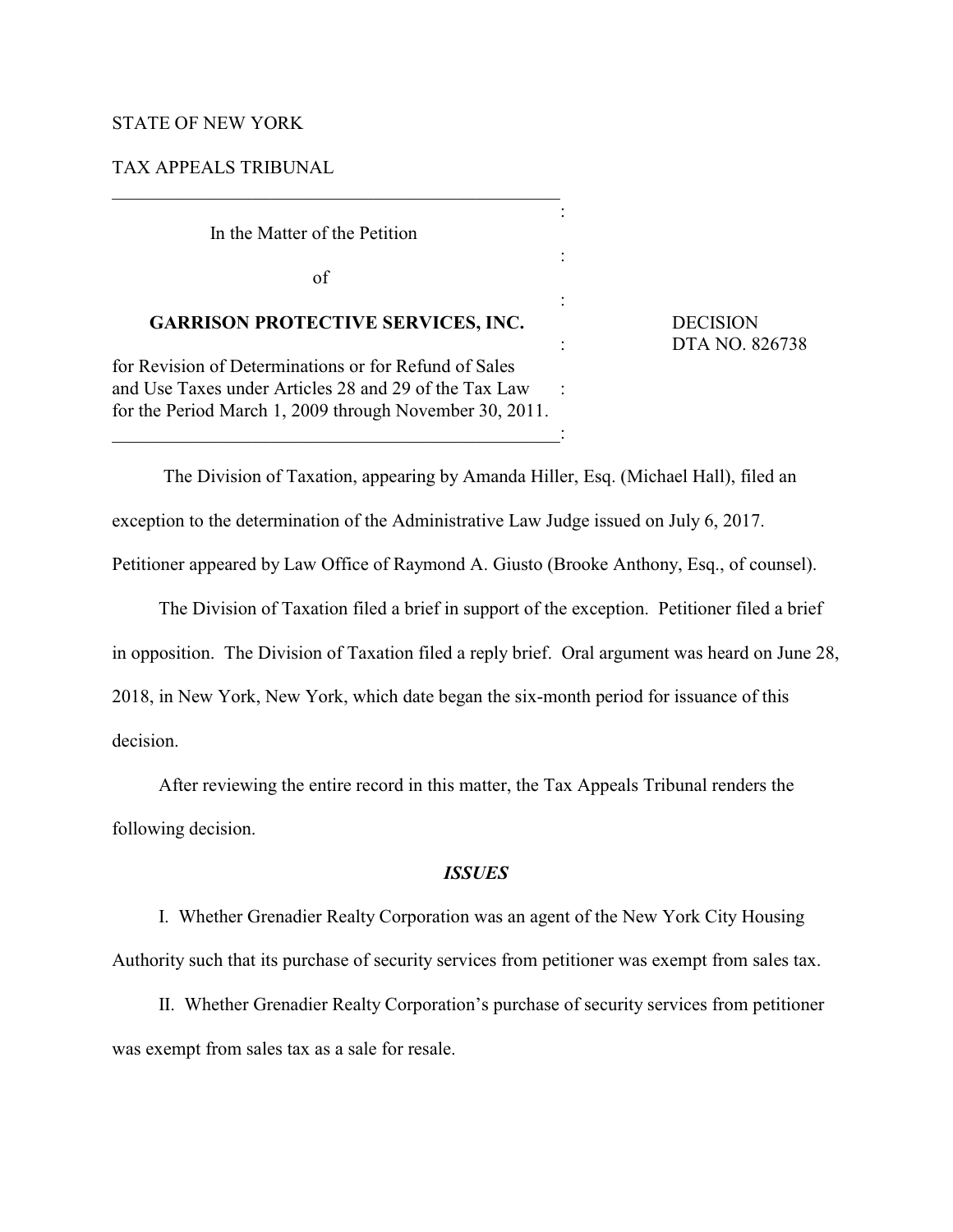### *FINDINGS OF FACT*

We find the facts as determined by the Administrative Law Judge, except that we have modified findings of fact 12, 16, 18, 19 and 21. We have also added additional findings of fact, numbered 24 through 28 herein. We make these changes to more fully reflect the record. The Administrative Law Judge's findings of fact, the modified findings of fact and the additional findings of fact appear below.

1. Petitioner, Garrison Protective Services, Inc., was a provider of security guard services during the years in issue.

2. In January 2012, the Division of Taxation (Division) commenced a sales and use tax audit of petitioner for the period March 1, 2009 through November 30, 2011. The auditor deemed petitioner's sales records to be adequate to complete a detailed audit.

3. Pursuant to a test period agreement, petitioner agreed to the Division's use of a test period method to determine tax due on sales. The Division conducted a test period audit of sales and expense purchases for the period March 1, 2009 through May 31, 2009, and June 1, 2011 through August 31, 2011. This period was selected as representative of petitioner's business activity during the audit period.

4. The test determined that there were six customers who were not charged sales tax for which no exemption documents were provided; to wit: Grenadier Realty Corp. (Grenadier), Avalon Gardens, the Hampton Center for Rehabilitation, Lavalle Construction, Racane, and Contractor Security Inc.

5. Based on the failure to have documentation supporting the claimed tax exempt sales, the auditor determined an error rate and extrapolated the test results to the audit period resulting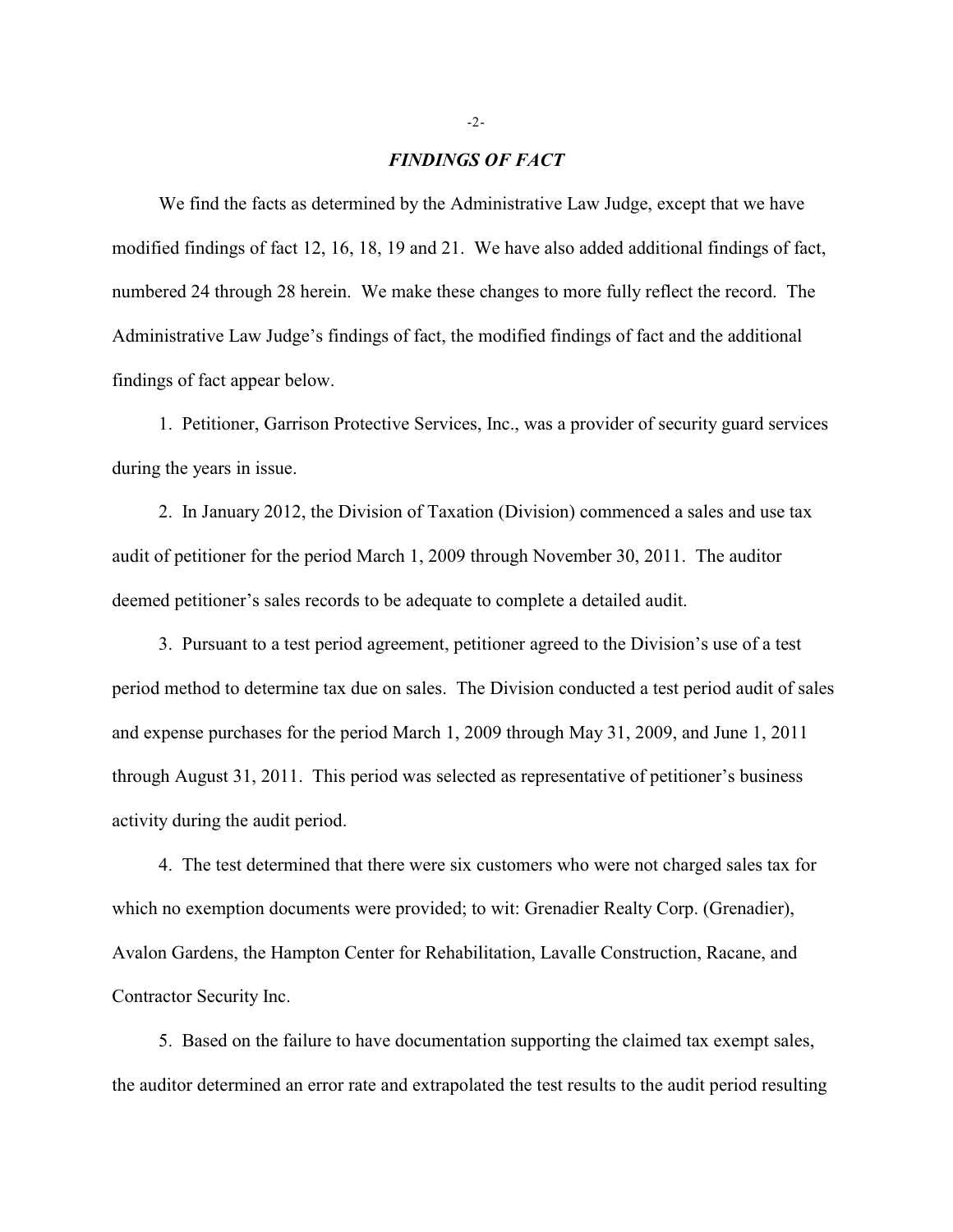in additional taxable sales of \$4,048,441.56 and additional sales tax due of \$347,761.13. The auditor noted that the sales to Grenadier amounted to 76% of the disallowed tax exempt sales. The auditor also reconciled petitioner's sales tax filings to petitioner's sales tax accrual account resulting in an additional \$4,684.17 of sales tax. In addition, the Division asserted use tax of \$6,531.59 on petitioner's expense purchases and tax of \$1,916.68 on fixed assets for a total proposed tax of \$360,893.57.

6. During the course of the audit, the auditor requested that petitioner provide tax exemption documentation to support the claimed exempt sales. Specifically, petitioner claimed that Grenadier was an agent of the New York City Housing Authority (NYCHA) and therefore was exempt from tax. The auditor referred petitioner to DTF Publication 765 and requested that petitioner provide a completed exempt purchase certificate for an agent of a New York governmental agency (form ST-122) and a certification of agency appointment by a New York governmental agency (form DTF-122) from Grenadier.

7. Petitioner was able to provide a completed ST-122 that was dated June 14, 2012. The ST-122 indicated that Grenadier had requested a completed DTF-122 from NYCHA and was awaiting NYCHA's response.

8. On November 22, 2013, the Division issued a notice of determination (notice number L-040437426-4) asserting sales and use tax due of \$360,893.57 plus penalties pursuant to Tax Law  $\S$  1145 (a) (1). The tax on expenses and on fixed assets has not been challenged. Instead, only the portion of the tax attributable to the disallowed tax exempt sales to Grenadier has been contested. Petitioner also challenges the imposition of penalties.

9. Grenadier was one of five or six private management firms selected through a request

-3-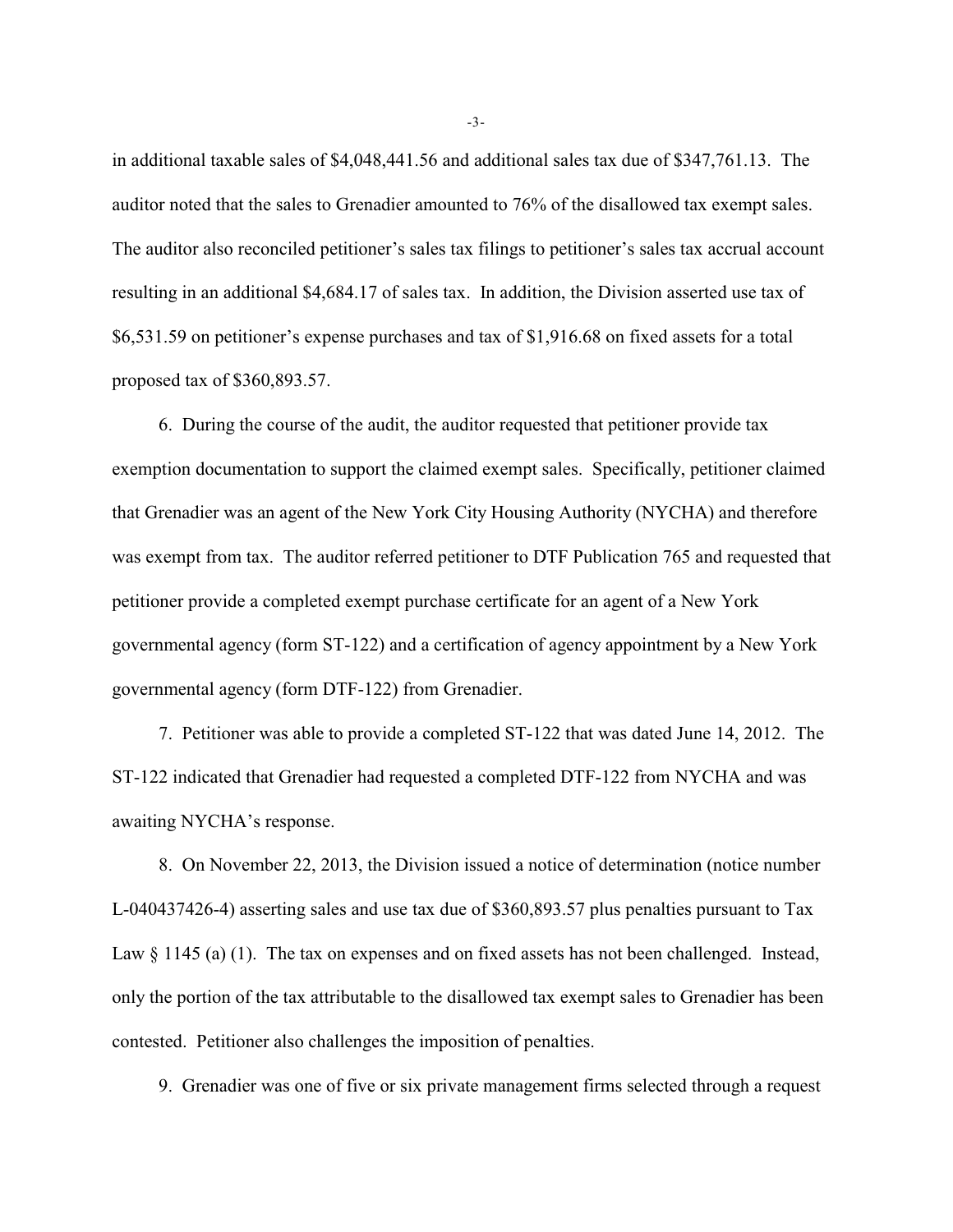for proposals (RFP) to manage property for NYCHA pursuant to NYCHA's private management program. The private management program outsourced management of scattered sites in NYCHA's portfolio to private managers. John Aber, an employee of NYCHA from September 2001 through November 2010, noted that from a cost standpoint, it was cheaper for NYCHA to outsource the management of these sites rather than manage the sites itself. Mr. Aber indicated that the private managers were subject to the same rules and regulations as NYCHA.

10. Pursuant to two master contracts with NYCHA (management contracts), Grenadier managed various apartment buildings located at the Bronx Developments in Management Area BX3 (BX3) and the Manhattan Brooklyn 1 Site (MB1). One management contract covered the buildings in BX3 and the other contract covered the apartments in MB1. Other than the specific sites covered, the management contracts were virtually identical.

11. "Management Services" was defined in Article 1 of each management contract as the "services related to the operation and maintenance of the [apartment buildings] as set forth in Articles 6 and 7" of the management contracts. Articles 6 and 7 of the management contracts set forth Grenadier's obligation under the contracts and included, among other duties: collecting rents, handling rentals pursuant to NYCHA's rules and regulations, terminating tenancies as required, inspection and maintenance of rental units, resident relations, providing security and various other duties as set forth in the management contracts.

12. Article 6.11 of the management contracts provided that Grenadier was responsible for providing and implementing a security plan and maintaining and servicing existing security hardware at the apartment buildings. Article 6.11 of the management contracts also provided that Grenadier was responsible for engaging the services, at Grenadier's discretion, of a private

-4-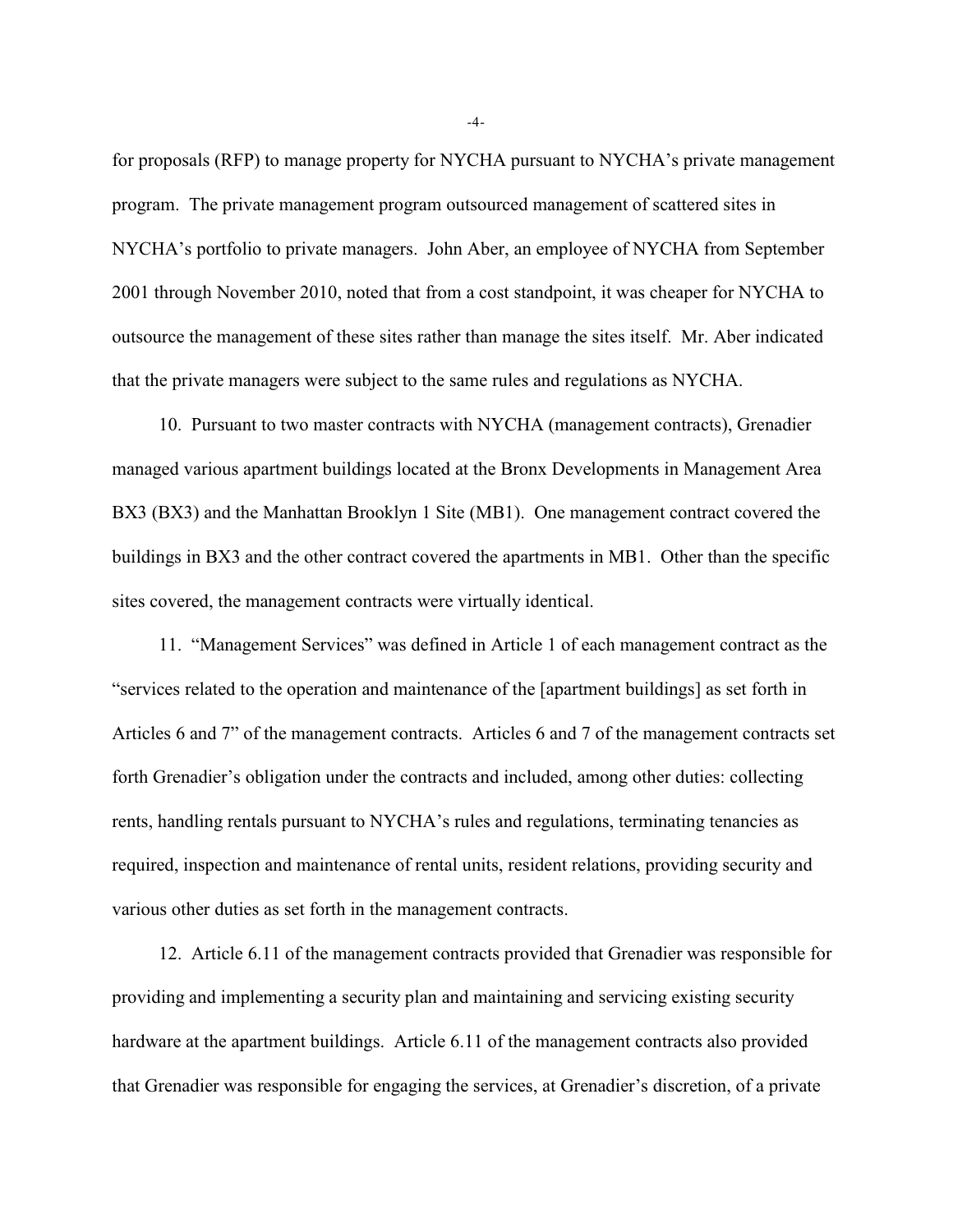security firm in connection with the security plan.

13. Article 4.06 of the management contracts provided that in performing its services,

Grenadier and its subcontractors had to perform in accordance with the directions of appropriate

NYCHA personnel.

14. Article 4.07 of each management contract specifically provided:

"In performing the Services, [Grenadier] has the status of an independent contractor. [Grenadier] may bind the [NYCHA] only as set forth in this Agreement. Neither [Grenadier] nor its employees nor Subcontractors are to represent themselves to be, nor shall they deemed to be, employees of the [NYCHA]. [Grenadier] is solely responsible for payment of all compensation owed to its personnel and its Subcontractors. [Grenadier] is solely responsible for payment of all employment-related taxes and other taxes owed by [Grenadier] (excluding real estate taxes, water charges and sewer rents), and liabilities incurred by [Grenadier]."

15. Pursuant to the management contracts, Grenadier was required to develop

specifications for the performance of services and was required to use standard specifications to solicit the best offers from competitive services. Grenadier was required "to include a 'most favored customer' provision in all contracts for [enumerated] Services to ensure the best possible price for the [NYCHA]."

16. With regard to taxes, article 8.12 of the management contracts provided that NYCHA would not pay any tax unless NYCHA's exemption from tax was repealed. Article 4.07 provided that Grenadier was responsible for payment of all compensation owed to its subcontractors and that Grenadier was responsible for payment of all taxes that it owed and liabilities that it incurred.

17. Grenadier was required to follow NYCHA purchasing procedures when purchases of goods or services were required. As relevant here, purchases of goods or services in excess of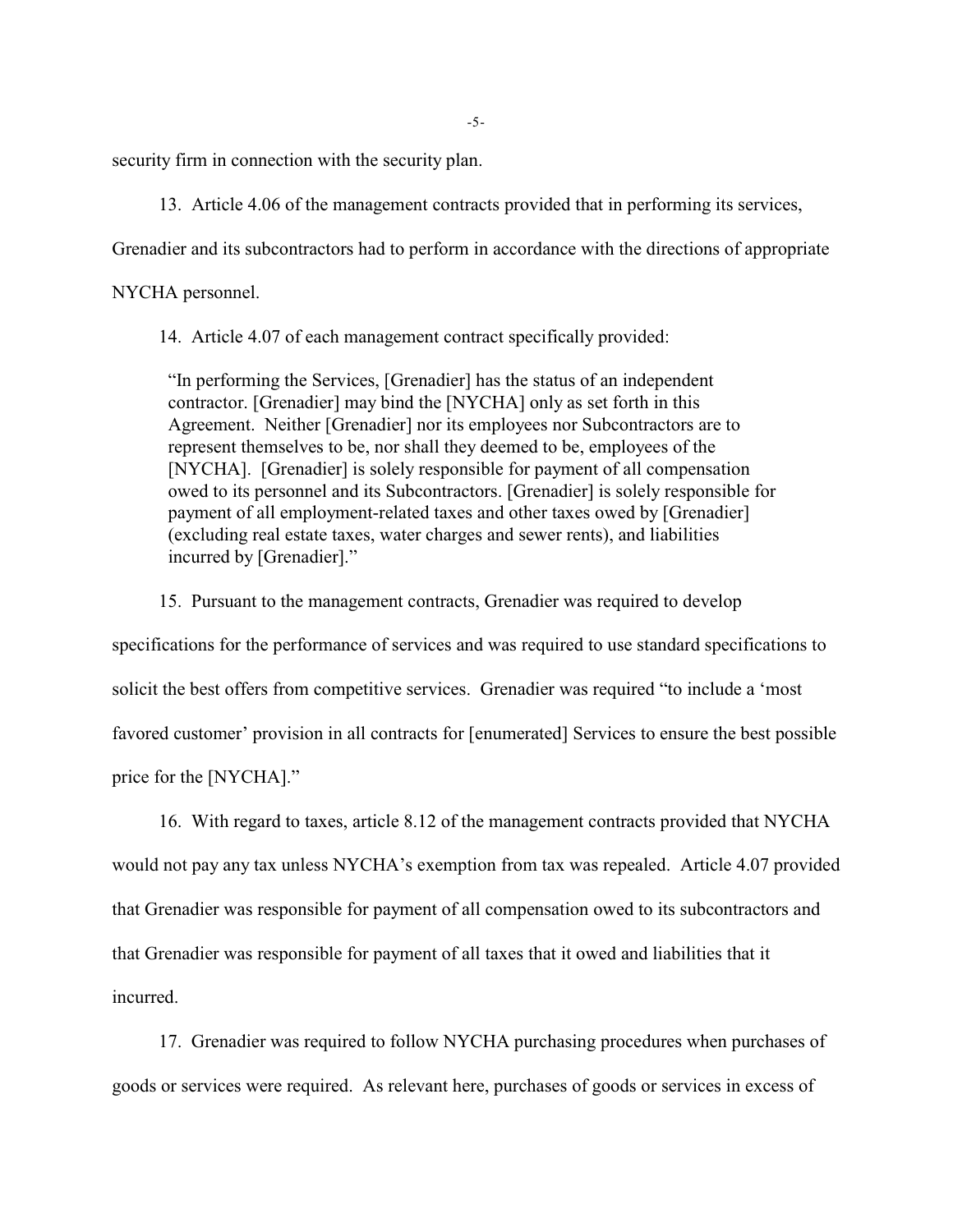\$25,000.00 were required to be put out to bid. In hiring petitioner, Grenadier published an RFP, approved by NYCHA, for security services at MB1 and BX3. Bids were submitted to NYCHA and were opened and reviewed by NYCHA. Grenadier would also review the bids and notify NYCHA of any disqualified bidders. NYCHA had the right to disapprove any potential subcontractor.

18. In February 2009, Grenadier and petitioner entered into two separate contracts (the subcontracts) for the provision of security services at the apartment buildings that Grenadier managed pursuant to its management contracts with NYCHA. As with the management contracts between Grenadier and NYCHA, one subcontract covered the security services at BX3 and the other covered MB1. Other than the specific sites covered, the subcontracts were virtually identical. Each subcontract referenced and incorporated the respective Grenadier management contact with NYCHA. Grenadier signed each contract under a line indicating "As Agents For" followed by a blank space.

19. Petitioner did not collect sales tax from Grenadier on the security services provided at BX3 and MB1 because NYCHA was exempt from taxation.<sup>1</sup> The understanding of petitioner, Grenadier and NYCHA was that no tax was to be collected or paid on such services. Article 10.5 of the subcontracts provided that, if applicable, Grenadier would provide petitioner with NYCHA's New York state sales tax exemption certificate for petitioner's use.

20. In accordance with the management contracts, Grenadier would prepare an annual budget for the management of the respective sites for approval by NYCHA. The budget was not

-6-

<sup>&</sup>lt;sup>1</sup> Pursuant to Public Housing Law  $\S 401$ , NYCHA is a public authority and, therefore, exempt from sales tax pursuant to Tax Law  $\S$  1116 (a) (1).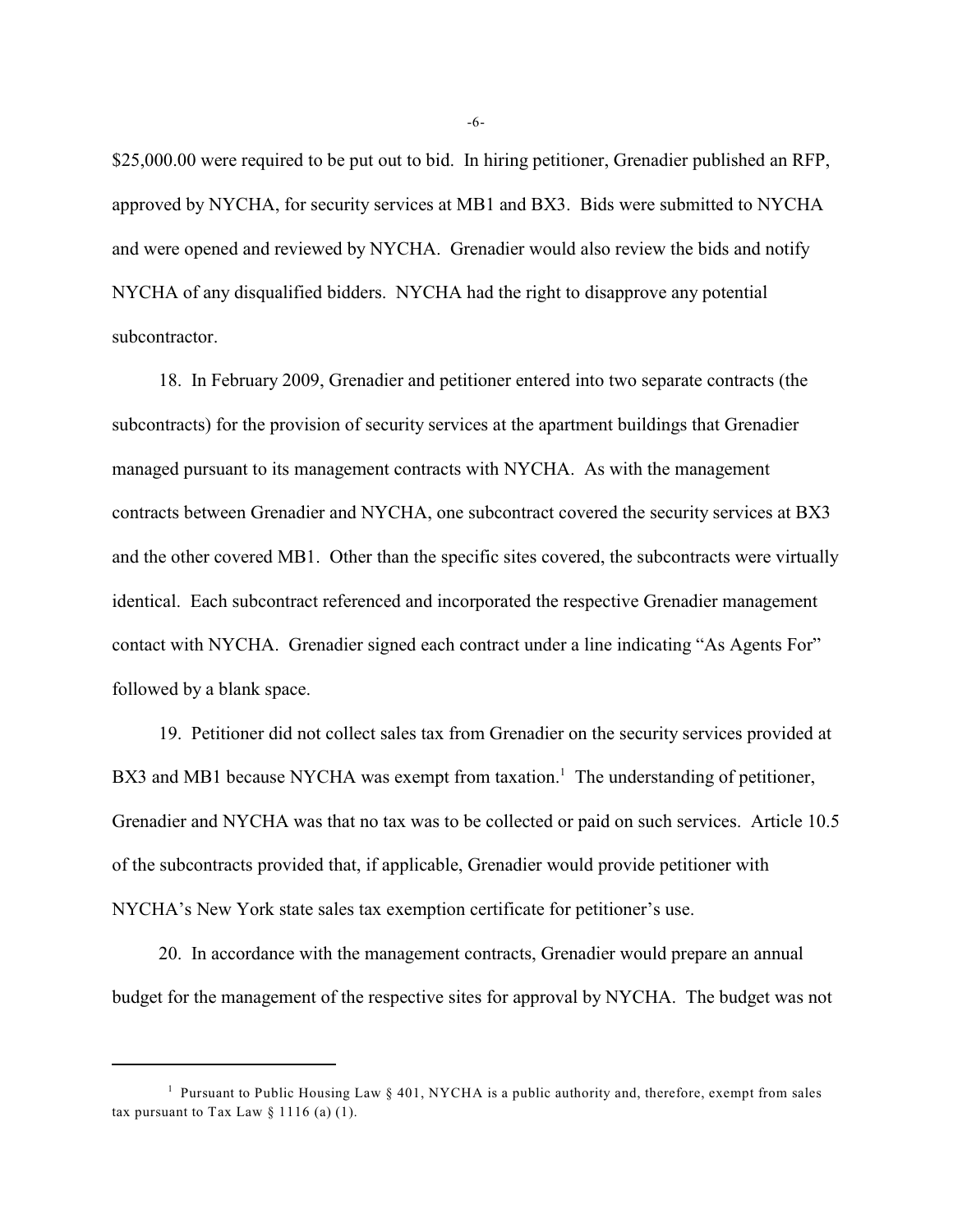a lump sum, but rather a line item budget with the particular line item amounts simply paid over by Grenadier to the various recipients. Grenadier's management fee was a separate line item in the respective budgets. As a consequence, Grenadier did not receive any additional monies based on the line item amounts paid for subcontractors. Grenadier could not keep any budgeted monies not expended.

21. Pursuant to the management contracts, NYCHA advanced funds for the payment of expenses on a monthly basis. In accordance with the contracts, such funds were deposited into a segregated account under Grenadier's control. According to Jane Krieger, Grenadier's president during the audit period, all of the operating accounts for NYCHA properties that Grenadier managed were set up with Grenadier as agent of NYCHA. An example of one account lists the following as payor:

# "NYCHA-MB1 GRENADIER REALTY CORP., AS AGENT."

22. NYCHA provided its private managers with a series of virtually identical letters dated June 23, 1999, January 1, 2008 and February 15, 2012. Each of the letters is addressed "To

Whom it May Concern" and provided the following text, with minor variations:

"The New York City Housing Authority does not have to pay State and City sales or compensating use tax pursuant to N.Y. Tax Law  $\S 1116$  (a) (1) and N.Y.C. Admin. Code  $\S 11-201(e)$ . Purchases made by any contractors for use in performance of a contract between the Housing Authority and that contractor are also exempt from sales or use tax.

Under regulations issued by the New York State Department of Taxation and Finance, the Housing Authority is not required to file an exempt organization certificate with its contractors. Instead a copy of any contract signed by the Housing Authority and a contractor doing business with the authority is considered proof of the exempt status of purchases made for use in the performance of that contract, pursuant to Title 20 NYCRR § 541.3(a)."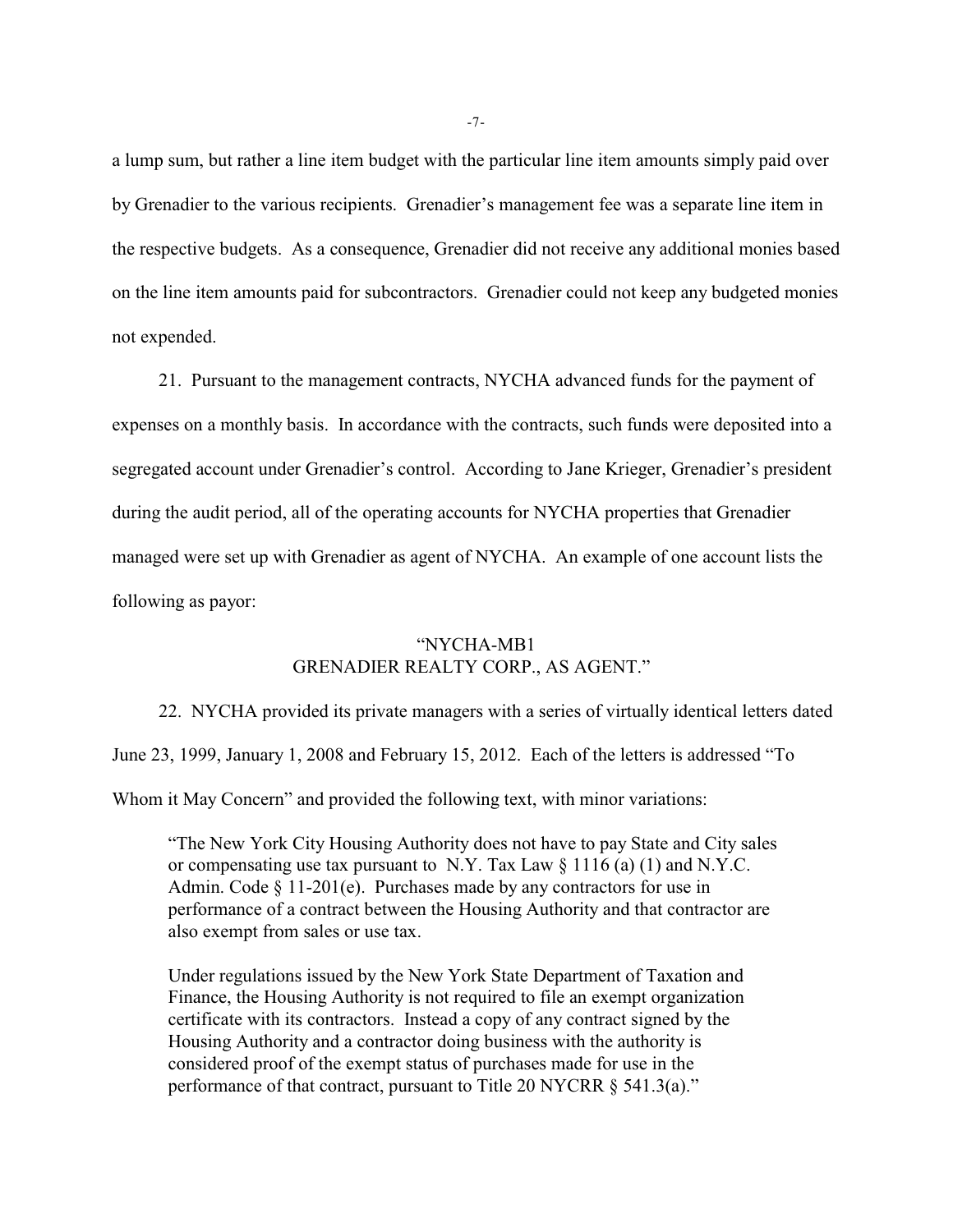Grenadier provided its vendors with copies of such letters when it started working with them to indicate that its purchases of sales of services in connection with NYCHA's sites were exempt from tax. Petitioner, however, did not come into possession of these letters until after the subject audit commenced.

23. Darlene Couto, one of petitioner's managers, testified that petitioner's policy was to collect tax unless the customer was exempt. Ms. Couto explained that petitioner had provided security services to a skilled nursing facility and petitioner assumed that all skilled nursing facilities were tax exempt. She testified that since Avalon Gardens and Hampton Gardens were skilled nursing facilities, tax was not collected. Upon being informed that Avalon Gardens and Hampton Gardens were not tax exempt, petitioner took corrective action to rectify the mistake. With respect to Lavalle Construction and Racane, Ms. Couto explained that these customers were builders that claimed to be exempt from sales tax as they were doing capital improvement work. With respect to petitioner's failure to collect sales tax on Contractor Security, Inc., Ms. Couto explained that this entity was a security firm for which petitioner provided security services as a subcontractor. According to Ms. Couto, the ultimate end customer was charged sales tax although no exemption documents, such as a sale for resale certificate, were provided. Finally, with respect to the security provided at NYCHA sites, Grenadier specifically informed petitioner that no sales tax was to be charged as NYCHA was an exempt entity.

24. Under the management contracts, Grenadier and its subcontractors (including petitioner) were required to comply with prevailing wage rate as determined under HUD or the New York State Labor Law, as well as prevailing wage rates under the Davis Bacon Act for subcontracts involving construction work (Article 19.01). Grenadier and its subcontractors

-8-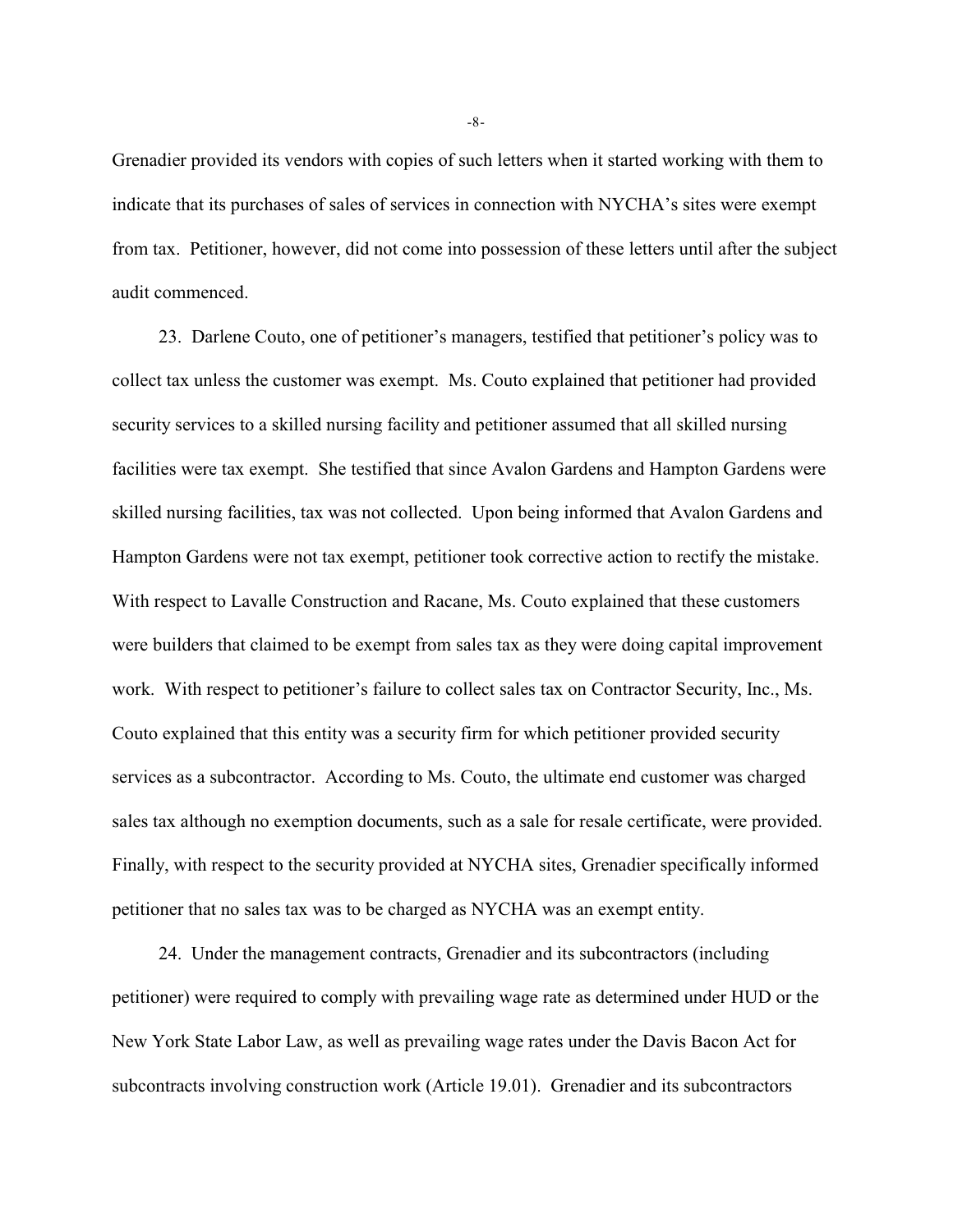(including petitioner) were also subject to NYCHA requirements to hire NYCHA tenants to work in the apartment developments where possible (Article 10.01). Grenadier was required to perform annual apartment inspections in compliance with NYCHA and HUD standards and procedures (Article 6.06). According to Ms. Krieger, the former president of Grenadier, compliance with many of these requirements was specific to management of NYCHA properties and was not standard in the property management business.

25. In performing services under the management contracts and the subcontracts, Grenadier and petitioner were required to "undertake their work in accordance with the directions of [NYCHA personnel]" and to "observe the requirements and parameters established by [NYCHA]" (Article 4.06). NYCHA had the authority to approve, and remove, any Grenadier personnel or any subcontractor from work on a project (Article 4.01). NYCHA's approval was required before any subcontractor could perform any services under the management contracts (Article 5.01). Pursuant to these provisions, NYCHA personnel and Grenadier employees regularly interacted in the management of the buildings. NYCHA personnel reviewed work orders to ensure that such orders were addressed in a timely manner; NYCHA technicians examined roof leaks, boiler and elevator issues and provided guidance as to how to address such problems; NYCHA provided guidance regarding timely and proper preparation of vacated apartments for releasing; and NYCHA approved evictions.

26. Grenadier rented apartments to tenants on NYCHA's waiting list and pursuant to NYCHA's rules and regulations (Article 6.03). Grenadier also terminated tenancies pursuant to NYCHA procedures and was authorized to retain an attorney for appeals of such administrative determinations and proceedings in housing court (Article 6.05).

-9-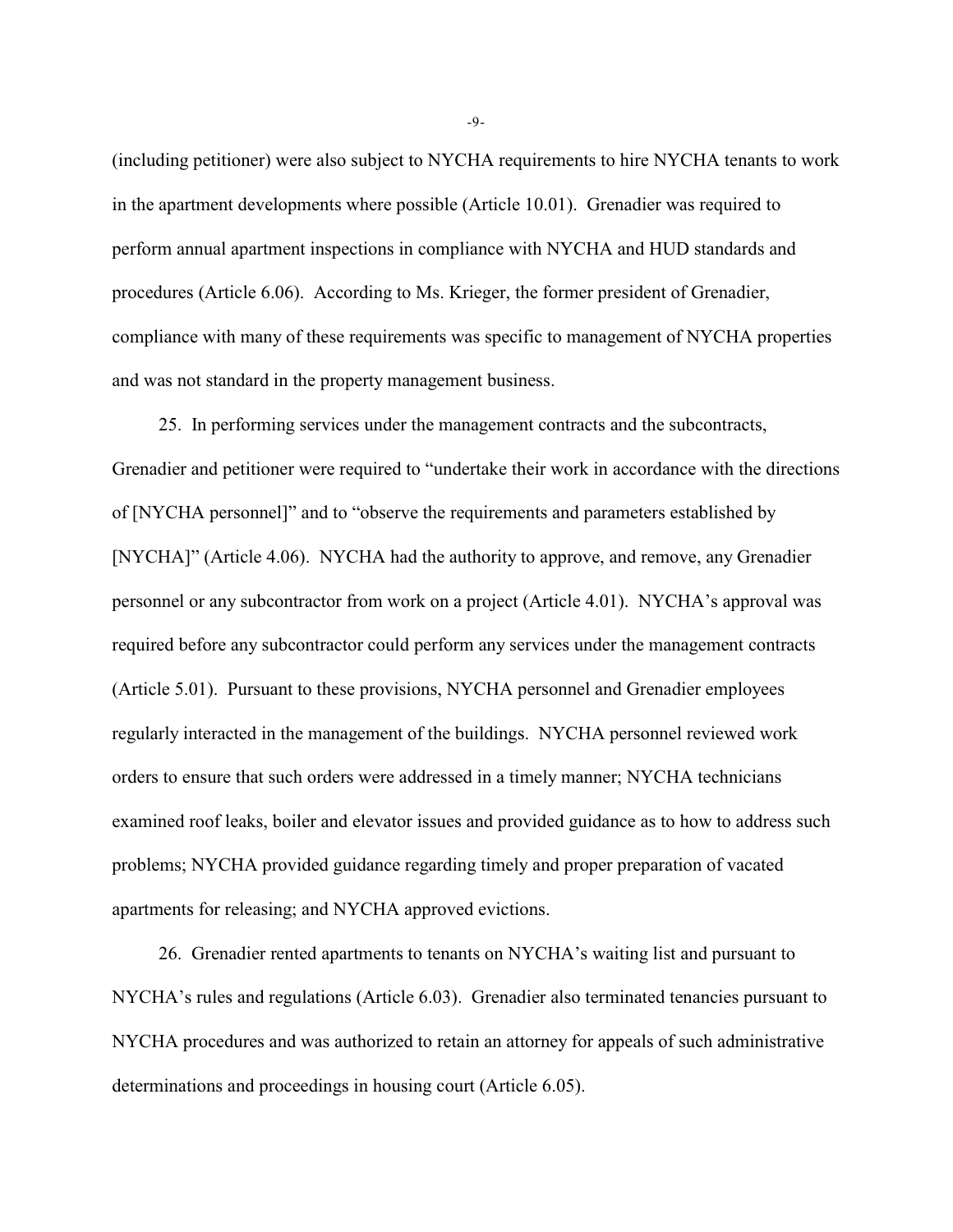27. By an email dated January 3, 2014, Jeffrey Pagelson, the controller of NYCHA, denied a request by Grenadier for NYCHA to provide it with a signed form ST-122 (*see* finding of fact 6) because "Grenadier is not an agent of NYCHA." The email also stated Mr. Pagelson's opinion that Grenadier's purchases under the management contracts were exempt from sales tax.

28. Grenadier's former president, Ms. Krieger, testified at the hearing that Grenadier was "technically" not an agent of NYCHA.

28. As noted, the subcontracts required (and received) NYCHA's approval. NYCHA also specifically approved all payments to petitioner under the subcontracts by advancing Grenadier funds for the payment of petitioner on a monthly basis (*see* finding of fact 21).

## *THE DETERMINATION OF THE ADMINISTRATIVE LAW JUDGE*

The Administrative Law Judge noted that sales of security services like those provided by petitioner are generally subject to sales tax. He also noted that otherwise taxable purchases are generally exempt from sales tax when made by New York governmental entities. He further observed that a vendor may make tax-free sales to a private entity acting as an agent of a governmental entity so long as the vendor obtains certain properly completed and timely received forms from the purchaser. Here, although Grenadier did not provide petitioner with the required forms, the Administrative Law Judge found that petitioner could nonetheless establish the nontaxability of its sales to Grenadier through other evidence.

Upon review of the record, the Administrative Law Judge found a fiduciary relationship between Grenadier and NYCHA and a high degree of direction and control over Grenadier by NYCHA. Specifically, the Administrative Law Judge found that Grenadier was acting on NYCHA's behalf in all aspects of the management of the apartment buildings and was subject to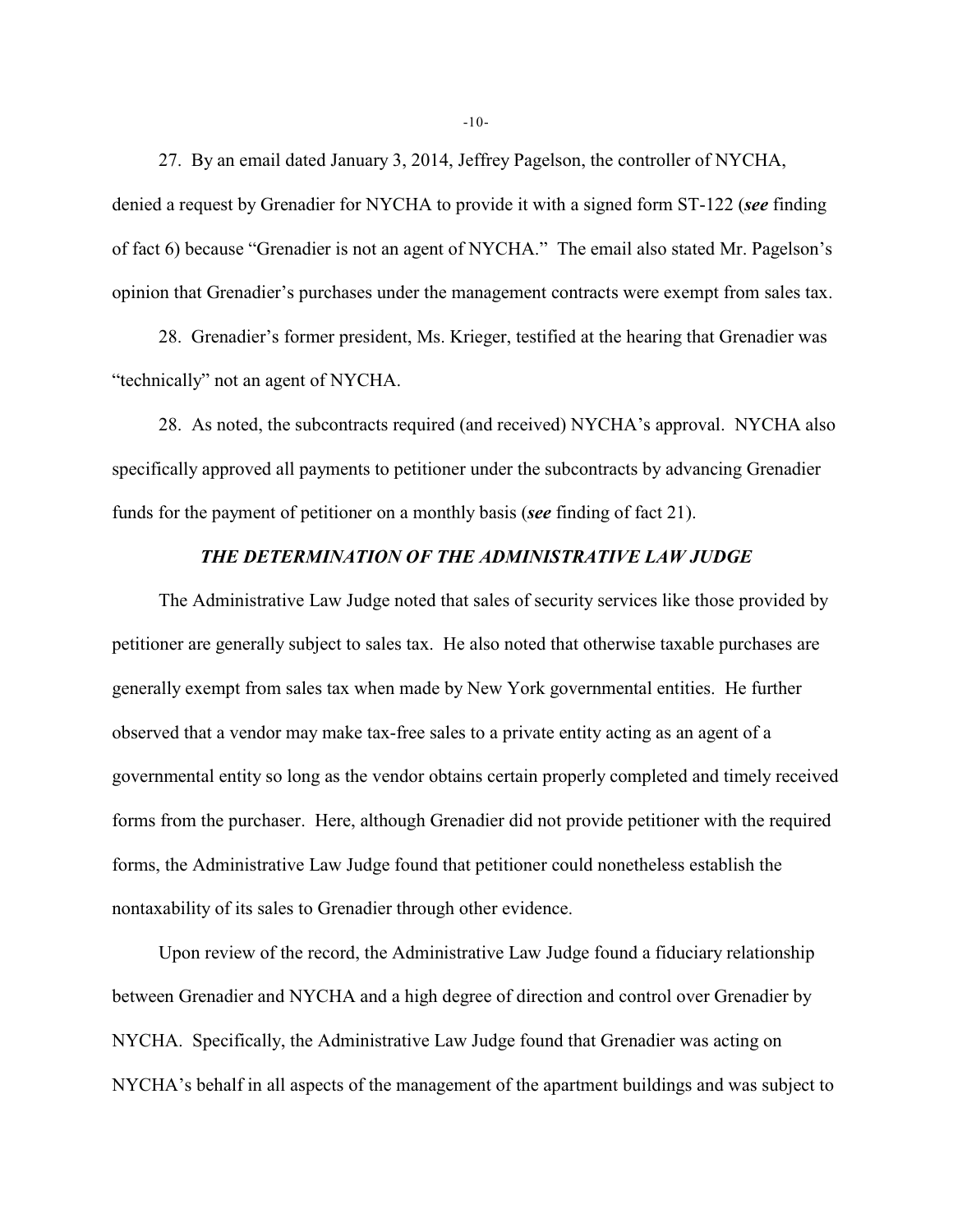the specific control of NYCHA. The Administrative Law Judge also noted the degree of control that NYCHA exercised over Grenadier with respect to the various aspects of apartment building management, including approval of Grenadier's contracts with petitioner. Additionally, the Administrative Law Judge found that it was the understanding of petitioner, Grenadier and NYCHA that no tax was to be paid on security services. The Administrative Law Judge concluded that Grenadier was in an agency relationship with NYCHA and that petitioner's sales of security services to Grenadier were not subject to tax.

As a separate basis for the nontaxability of the receipts in question, the Administrative Law Judge also found that, even if Grenadier was not NYCHA's agent, its purchases of petitioner's security services were for resale to NYCHA. In support of this finding, the Administrative Law Judge cited the fact that Grenadier's budget contained a line item for the cost of petitioner's services that was separate and apart from Grenadier's management fee.

The Administrative Law Judge also determined that, contrary to petitioner's contention, the Division was not estopped from asserting tax on petitioner's sales of security services to Grenadier.

Regarding penalties, the Administrative Law Judge noted that, given his conclusion that petitioner's sales to Grenadier were nontaxable, penalties imposed with respect to tax due on such sales were also canceled. The Administrative Law Judge sustained penalties imposed with respect to the balance of the tax asserted due in the notice of determination. In support, the Administrative Law Judge noted that petitioner failed to obtain exemption documentation for the remaining disallowed exempt sales and that its reliance on its customers' claims that they were exempt was unreasonable.

-11-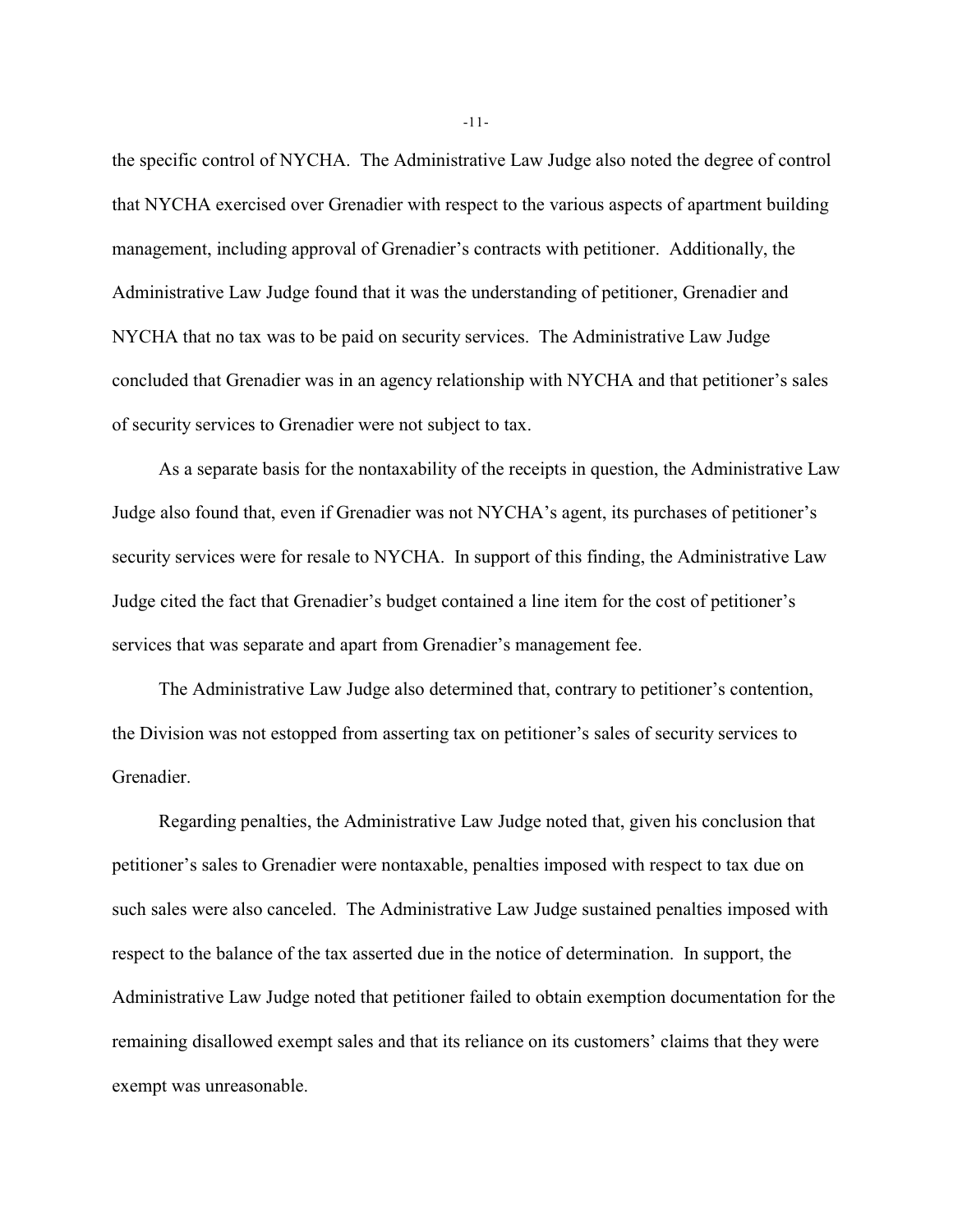## *ARGUMENTS ON EXCEPTION*

The Division contends that Grenadier was not an agent of NYCHA and that, accordingly, petitioner's sales of security services were properly subject to sales tax. The Division asserts that the record shows no manifestion of consent on the part of NYCHA that Grenadier act as its agent. To the contrary, the Division notes that an employee of NYCHA expressly denied that Grenadier was its agent. The Division notes also that Grenadier purchased security services from petitioner as part of the management services that Grenadier provided to NYCHA. The Division further observes that petitioner billed Grenadier for its services and that Grenadier paid petitioner for such services.

The Division argues that petitioner's claim that NYCHA directed Grenadier's actions as a principal would direct an agent is unsupported by the record. The Division contends that, while NYCHA provided oversight, Grenadier was hired to manage the properties with its own employees and did so manage the properties. Contrary to petitioner's contention that NYCHA controlled all aspects of managing the properties, the Division notes that it was petitioner's responsibility under its contracts with Grenadier to properly maintain staffing levels. The Division thus contends that NYCHA's oversight does not transform NYCHA's relationship with Grenadier into that of a principal and agent.

The Division also notes that petitioner failed to provide the prescribed documents that would have relieved it of its obligation to collect tax. The Division contends that petitioner was not a contractor and did not have an agency contract as those terms are defined in its regulation regarding contractors and contracts with exempt organizations. The Division also asserts that NYCHA's refusal to provide Grenadier with documentation supporting Grenadier's claim of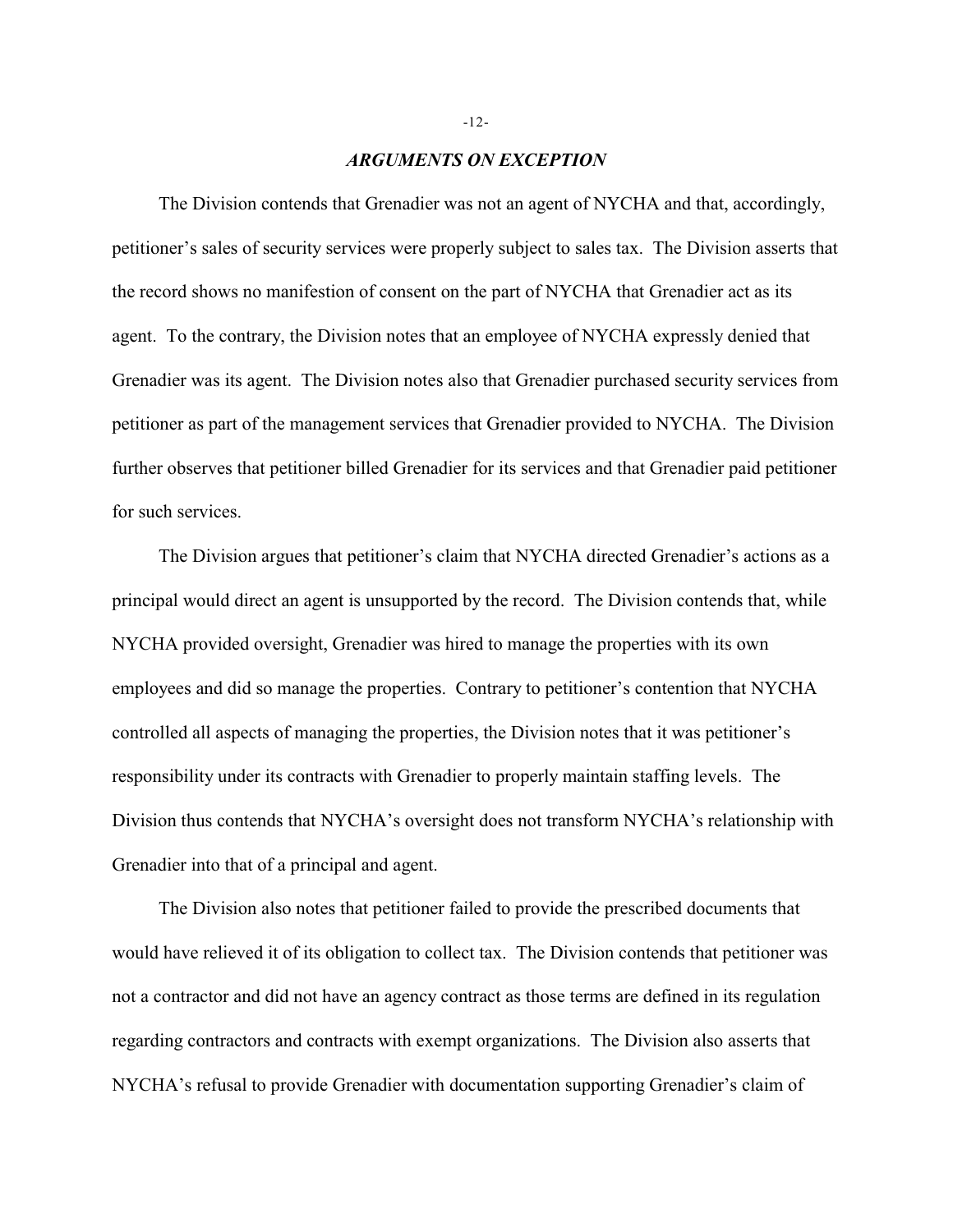agency supports the Division's position.

The Division cites the contractual language stating that Grenadier and petitioner are independent contractors; the absence of Division-prescribed certification of Grenadier's agency; the express denial of Grenadier's agency by an NYCHA employee; and Grenadier's asserted inability to bind NYCHA's credit or to alter NYCHA's legal relationship with third parties as supportive of its position that Grenadier was not NYCHA's agent.

Although NYCHA had a high degree of control over Grenadier under their contracts and although tangible personal property purchased by Grenadier under the contracts became NYCHA's property, the Division asserts that these are not critical factors in determining the existence of an agency relationship. Rather, the Division contends that the most important factor is whether Grenadier could bind NYCHA's credit and that the fact that Grenadier could not bind NYCHA's credit shows the lack of an agency relationship. The Division also notes that Grenadier was not required to engage a security services provider under the contracts, but had discretion to do so. The Division thus argues that even if Grenadier had a fiduciary duty to NYCHA, such a duty is not determinative of an agency relationship.

The Division further contends that the Administrative Law Judge improperly concluded that the security services were purchased by Grenadier for resale to NYCHA. The Division contends that Grenadier purchased the services from petitioner not exclusively for resale as required but in order to fulfill its obligation to provide management services to NYCHA. According to the Division, the purchased services were thus more in the nature of an item of overhead. The Division also asserts that NYCHA's dollar-for-dollar reimbursement indicates that there was no resale of the services.

-13-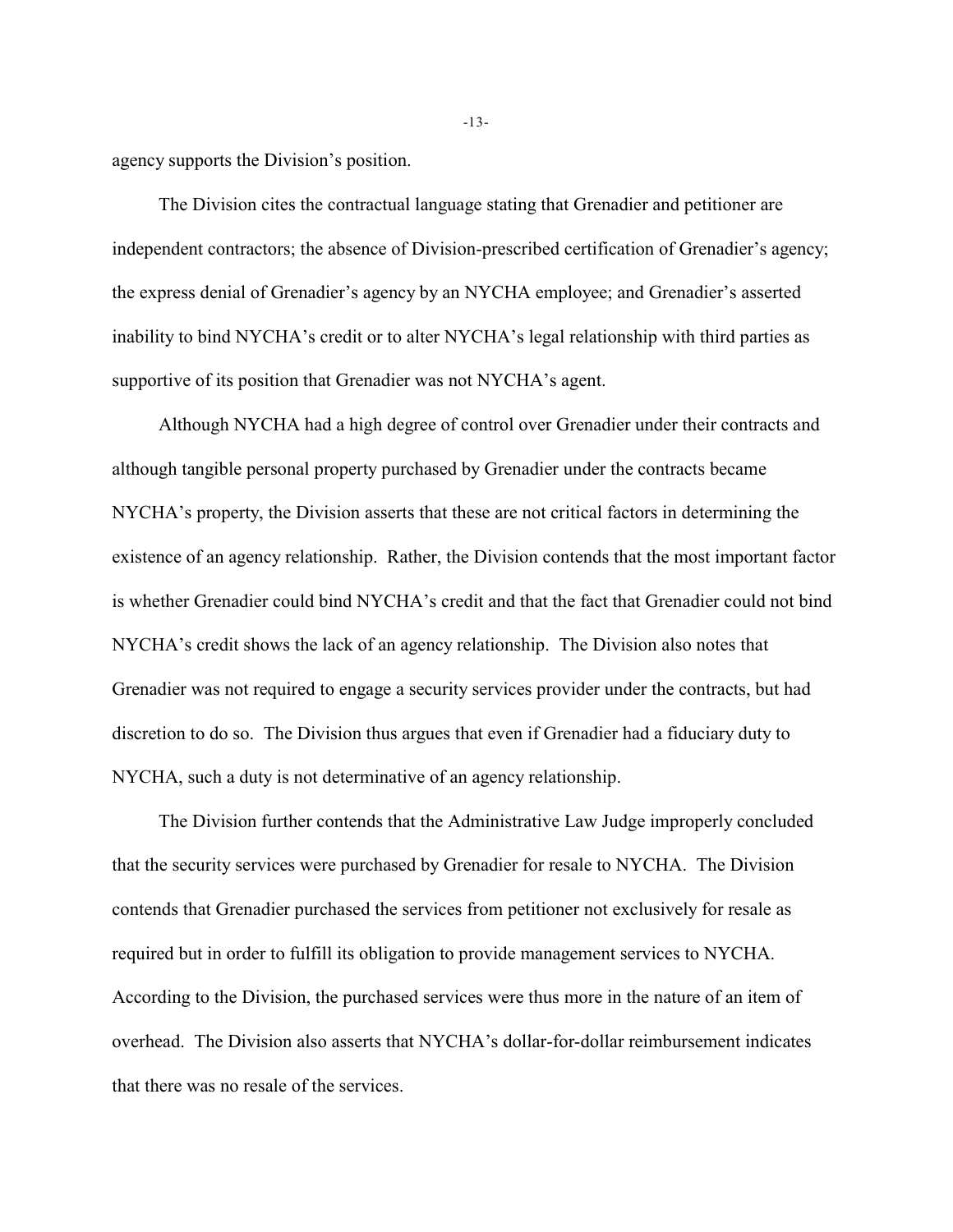Finally, the Division asserts that petitioner has made no showing that penalties were wrongly assessed.

Petitioner contends that the Administrative Law Judge properly determined that its sales of security services to Grenadier were exempt from sales tax because Grenadier was acting as an agent for NYCHA in procuring those services. Petitioner asserts that the record shows that NYCHA authorized Grenadier to act as its agent and that Grenadier accepted such appointment pursuant to the guidelines set forth in the Division's own Publication 765 ("Sales and Fuel Excise Tax Information for Properly Appointed Agents of New York Governmental Entities" [Pub 765]). In support of this assertion, petitioner notes that Grenadier's management of apartment buildings was within NYCHA's authority; that NYCHA's appointment of Grenadier was prior to Grenadier's engagement of petitioner and was thus timely; that the agency relationship is in writing, as shown by the management contracts and the subcontracts, which describe the scope of Grenadier's authority; that the terms of the management contracts and the subcontracts were consistent with an agency relationship between NYCHA and Grenadier; that the management contracts gave NYCHA control over Grenadier's actions in managing the apartment buildings; that NYCHA was responsible for Grenadier's expenses incurred in the performance of its duties under the contracts and Grenadier did not expend any of its own funds in managing the apartment buildings; that Grenadier's agency for NYCHA was disclosed to third parties; and that Grenadier had the ability to bind NYCHA's credit because NYCHA was liable for Grenadier's purchases.

Petitioner also seeks to counter the Division's assertion that the reference to Grenadier in the management contracts as an independent contractor is inconsistent with an agency

-14-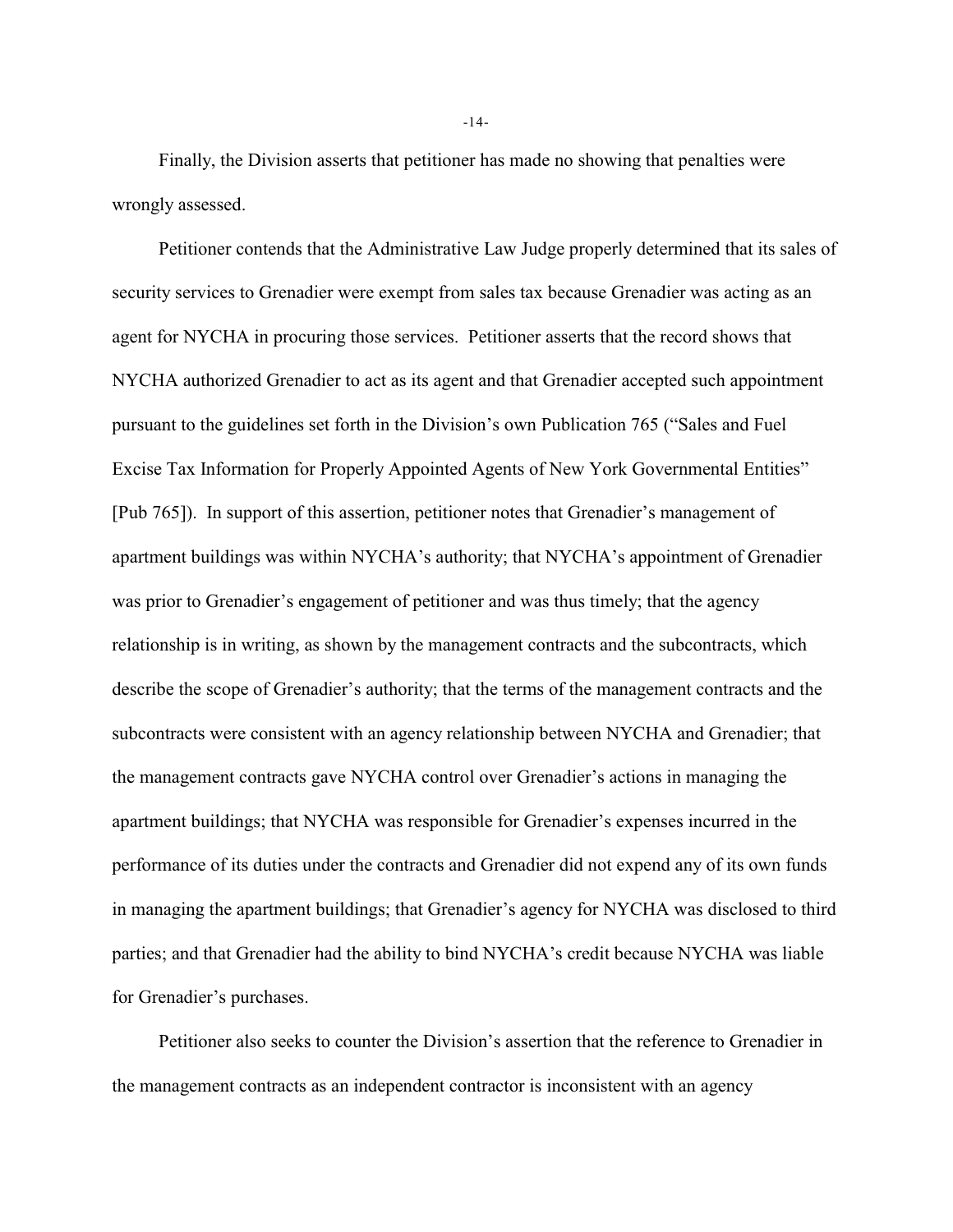relationship. Petitioner asserts that this reference was intended to distinguish between employees and non-employees. Petitioner also contends that an individual can be both an independent contractor and an agent, but not an employee, of a principal.

Petitioner contends that its inability to obtain exemption forms does not bar its claim of exemption. Under such circumstances, petitioner asserts that it may prove entitlement to the claimed exemption by other evidence and that it has provided such other evidence in the present matter.

Petitioner also agrees with the Administrative Law Judge's alternative theory that Grenadier purchased the security services at issue for resale to NYCHA. Petitioner notes that NYCHA reviewed in advance and approved Grenadier's line item expenses and then deposited funds into a segregated account from which Grenadier paid such expenses. Petitioner contends that NYCHA thus paid the expenses using Grenadier's account as a conduit. Petitioner notes that Grenadier's checks in payment of petitioner identified Grenadier "as agent" and that NYCHA ultimately used petitioner's services at its buildings for the benefit of its tenants.

Finally, petitioner contends that, even if this Tribunal determines that petitioner's sales to Grenadier were taxable, all penalties imposed in the notice of determination must be abated. Petitioner argues that it was reasonable for petitioner to expect that the services provided to Grenadier were exempt from taxation. Petitioner notes that the management contracts indicate that no sales tax was to be charged on purchases made pursuant thereto; that the RFPs to submit bids in connection with Grenadier's management of the properties stated that no tax was to be included in any bid; and that the budgets submitted by Grenadier and approved by NYCHA did not include sales tax for any item thereon.

-15-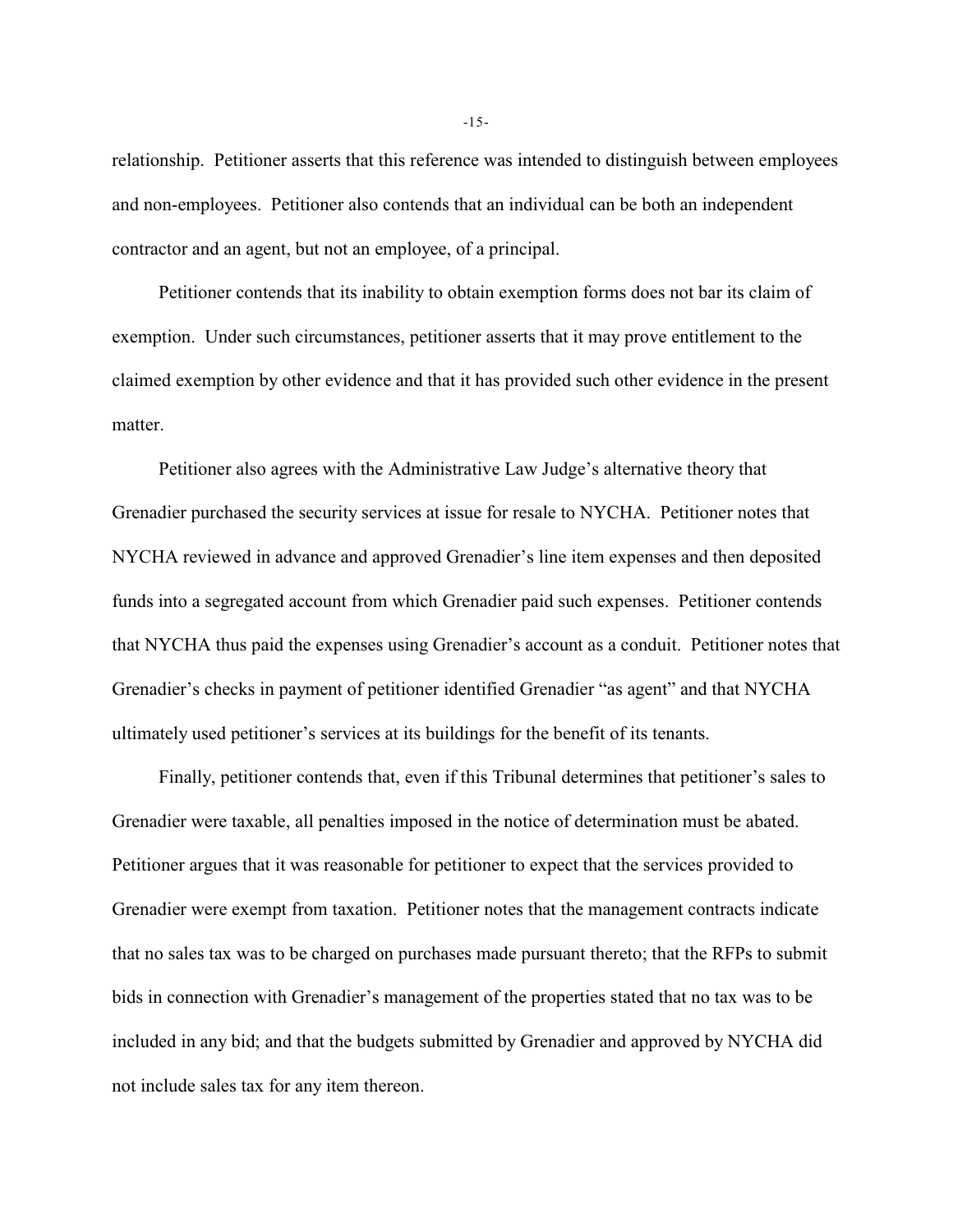### *OPINION*

Tax Law § 1105 (c) (8) imposes sales tax upon the receipts from every sale, except for resale, of protective and detective services. The services that petitioner provided to Grenadier are subject to tax under this provision.

Tax Law § 1116 (a) (1) exempts from sales tax purchases made by New York State agencies, instrumentalities, public corporations and political subdivisions. Purchases made by NYCHA are exempt from tax under this provision.

Although not expressly provided by statute, it is well-established that purchases made by an agent of an entity entitled to exemption under Tax Law  $\S 1116$  (a) (1) are also exempt under that provision when the agent is acting within the scope of its agency (*see Matter of MGK Constructors*, Tax Appeals Tribunal, March 5, 1992; *see also Matter of West Valley Nuclear Servs., Co.*, Tax Appeals Tribunal, November 13, 1998, *confirmed* 264 AD2d 101 [3d Dept 2000], *lv denied* 95 NY2d 760 [2000] [involving an exemption for agents of the federal government pursuant to Tax Law  $\S 1116$  (a) (2)]; 20 NYCRR 541.2 [c]; Pub 765). Accordingly, Grenadier's purchases of security services from petitioner would be exempt from sales tax if Grenadier made such purchases as an agent of NYCHA.

As with all receipts for property or services subject to tax under Tax Law § 1105, receipts from the provision of security services are presumed subject to tax until the contrary is established, and the burden of proving nontaxability is upon the vendor, i.e., the person required to collect the tax, or the customer (Tax Law  $\S 1132$  [c]). Petitioner bears this burden here.

Where, as here, petitioner claims an exemption from tax, we must construe the statute strictly and narrowly against petitioner, albeit not so narrowly as to defeat the exemption's

#### -16-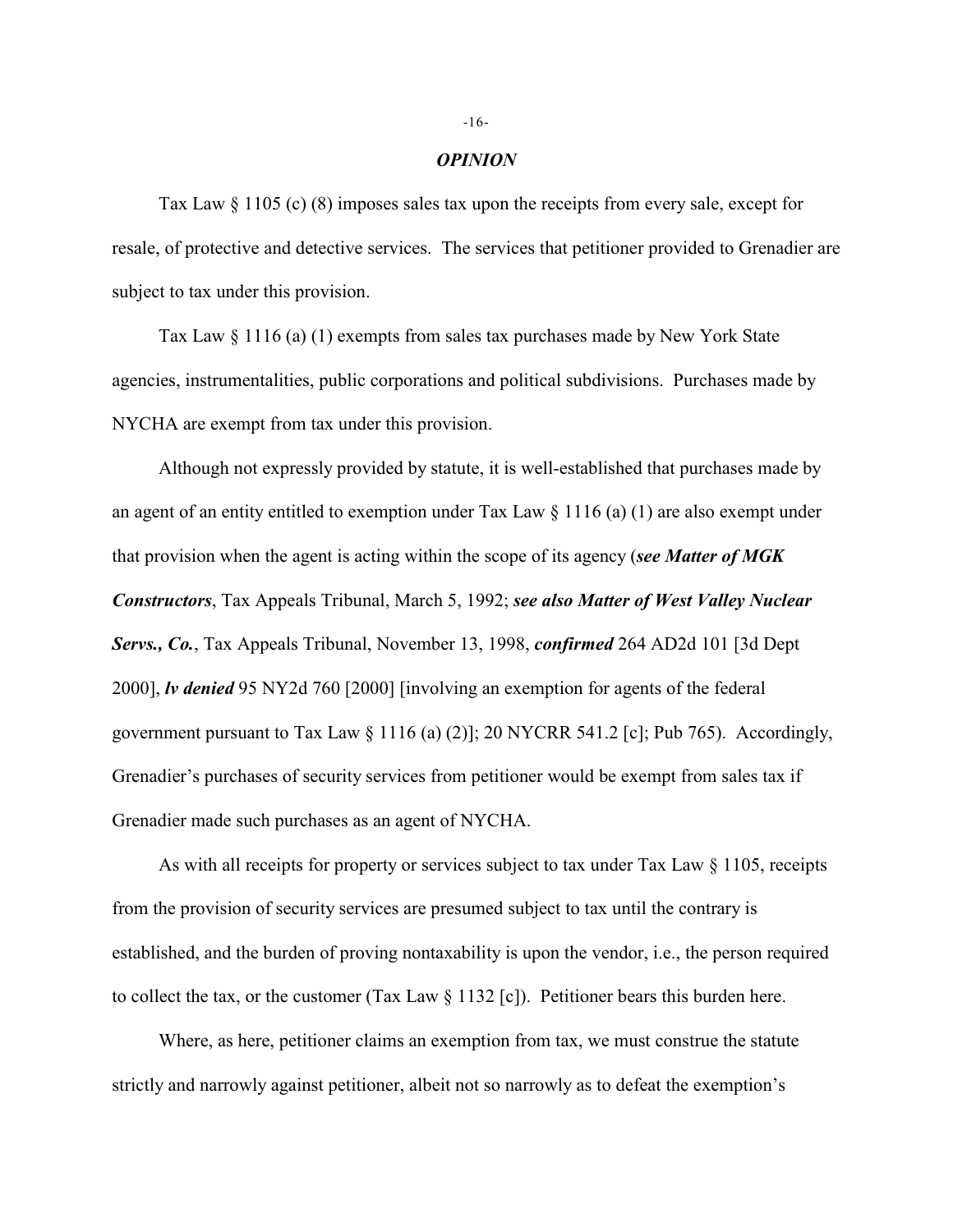purpose (*see e.g. Matter of Costco Wholesale Corp***.**, Tax Appeals Tribunal, March 6, 2017; *Matter of Grace v New York State Tax Commn.*, 37 NY2d 193, 196 [1975], *rearg denied* 37 NY2d 816 [1975], *lv denied* 338 NE2d 330 [1975]). Like all taxing statutes, an exemption is properly construed in a practical way (*Matter of Qualex, Inc.*, Tax Appeals Tribunal, February 23, 1995).

We observe that the Tax Law and the Division's regulations do provide a safe harbor by which a vendor, such as petitioner, may be relieved of the responsibility to collect sales tax from a private entity, like Grenadier, who claims to be an agent of a New York governmental entity. Specifically, the vendor must obtain from the private entity a properly completed form ST-122, exempt purchase certificate for an agent of a New York governmental entity, and a copy of form DTF-122, certification of agency appointment by a New York governmental entity (*see* Pub 765). Such certificates, when properly completed and timely received, satisfy the vendor's burden of proving the nontaxability of a sales transaction and relieve the vendor of its obligation to collect and remit sales tax on that transaction (*see* Tax Law § 1132 [c] [1]).

In this case, however, petitioner did not produce properly completed ST-122 or DTF-122 forms. Accordingly, petitioner's sales to Grenadier remain presumptively taxable and petitioner continues to bear the burden of showing that its sales to Grenadier were nontaxable (*see* 20 NYCRR 532.4 [c] [6]). Petitioner can meet this burden by other evidence establishing that Grenadier purchased petitioner's security services as NYCHA's agent.

On the question of whether a private entity has entered into an agency relationship with a governmental entity, we apply common law principles of agency (*see Matter of West Valley Nuclear Servs. Co.*; *Matter of MGK Constructors*). As the Administrative Law Judge correctly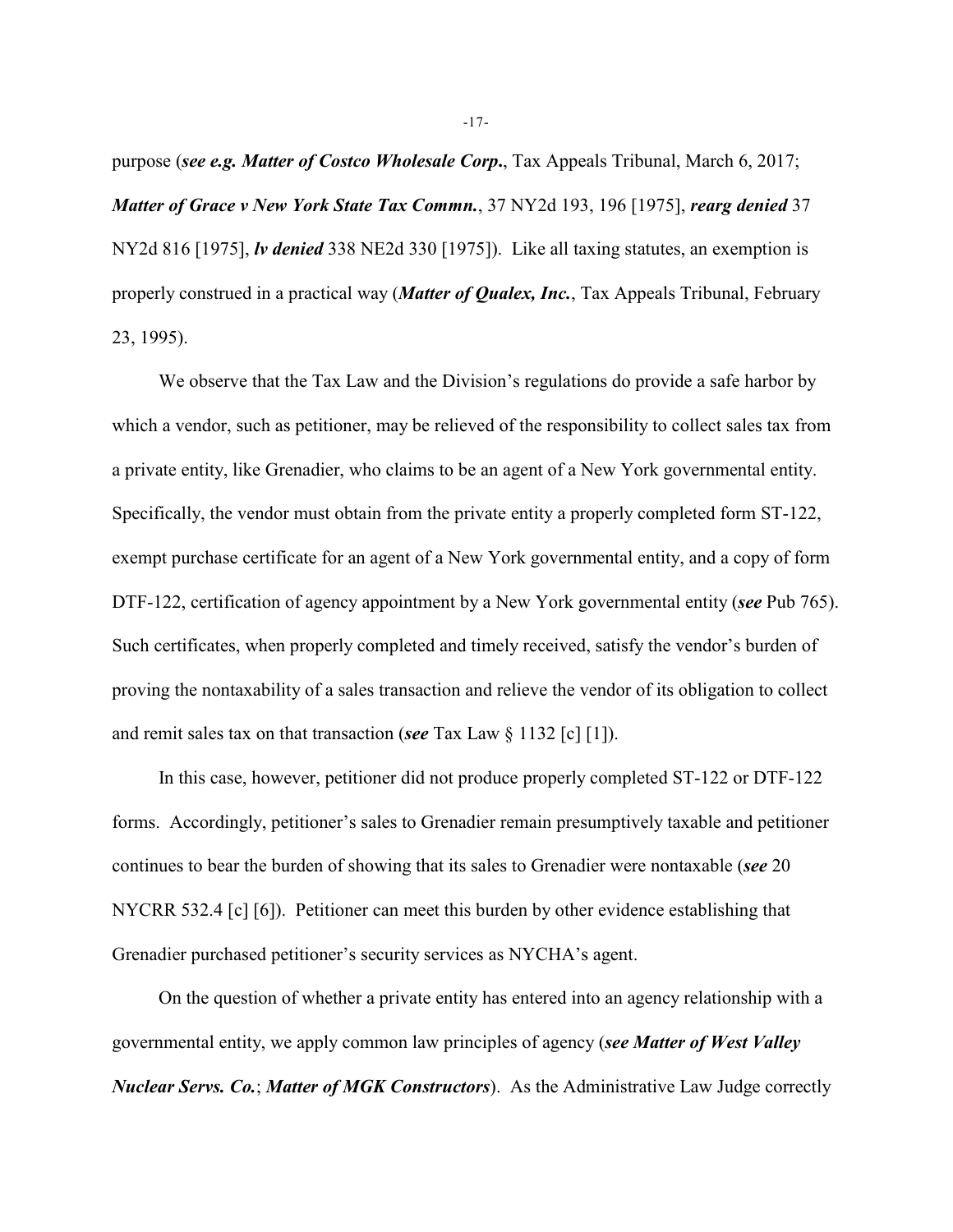noted, "[a]gency is a jural relationship between a principal and an agent, 'which results from the manifestation of consent of one person to allow another to act on his or her behalf and subject to

his or her control, and consent by the other so to act'" (*LeBlanc v Skinner*, 103 AD3d 202, 210

[2d Dept 2012] *quoting Maurillo v Park Slope U–Haul*, 194 AD2d 142, 146 [2d Dept 1993];

*see also Matter of Custom Mgt. Corp. v New York State Tax Commn.*, 148 AD2d 919 [3d Dept

1989]). A finding of agency requires a showing that the principal authorized a fiduciary

relationship (*see Matter of Hooper Holmes, Inc. v Wetzler*, 152 AD2d 871 [3d Dept 1989] *lv*

*denied* 75 NY2d 706 [1990]) and that the principal "retain[ed] a degree of direction and control

over [the agent]" (*Garcia v. Herald Tribune Fresh Air Fund*, 51 AD2d 897 [1st Dept 1976]).

"Primary characteristics of an agent-principal relationship are that the agent is placed in a position to affect or alter the legal relations between the principal and third parties in matters within the scope of the agency and that the principal has the right to control the conduct of the agent with respect to matters entrusted to it" (*Tip Top Farms v Dairylea Coop.*, 114 AD2d 12, 22 [2d Dept 1985], *appeal dismissed* 67 NY2d 829 [1986], *affd* 69 NY2d 625 [1986], *cert denied* 481 US 1029 [1987] *citing Smirlock Realty Corp. v Title Guar. Co.*, 70 AD2d 455, 464 [2d Dept 1979]).

Upon review of the record, and pursuant to the following discussion, we find that NYCHA had a sufficient degree of direction and control over Grenadier such that an agency relationship existed between those entities during the period at issue. As a consequence, we find that Grenadier's purchases of security services from petitioner, made by Grenadier under the subcontracts, were exempt from sales tax pursuant to Tax Law  $\S 1116$  (a) (1).

The record shows that NYCHA was subject to many statutory and regulatory requirements in its ownership and management of public housing. Grenadier became subject to many of those requirements under the terms of the management contracts. In this way, many of the means and methods by which Grenadier could perform its management duties were circumscribed and thus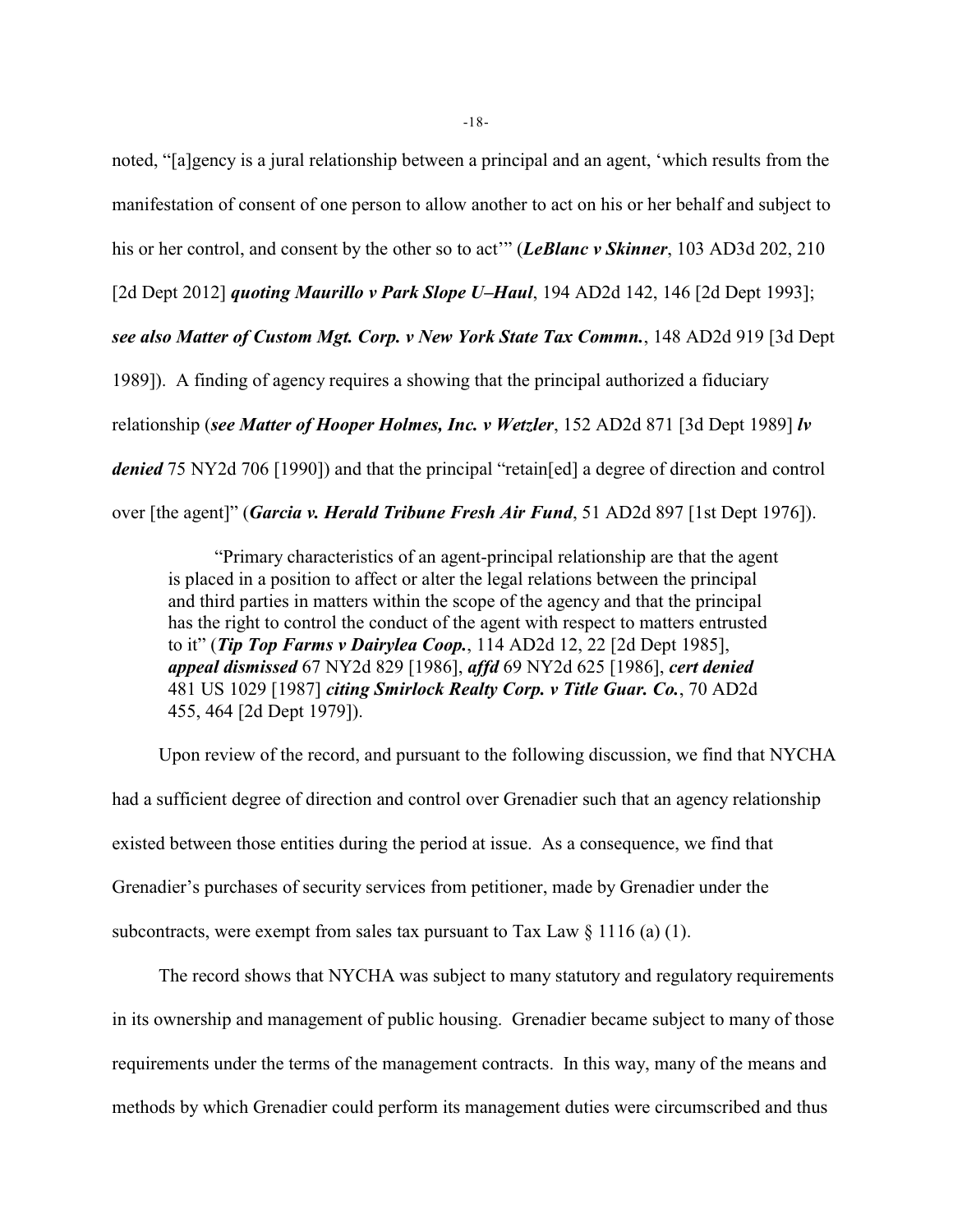controlled by NYCHA (*Tip Top Farms v Dairylea Coop.*). Specifically, Grenadier was required to follow NYCHA's procurement procedures, including public bidding for purchases of goods and services in excess of certain thresholds (*see* finding of fact 17). Such a public bidding procedure ultimately led to Grenadier's contract with petitioner for security services (*see* finding of fact 9). Grenadier and its subcontractors (including petitioner) were required to comply with prevailing wage rate as determined under HUD or the New York State Labor Law, as well as prevailing wage rates under the Davis Bacon Act for subcontracts involving construction work (*see* finding of fact 24). Grenadier and its subcontractors (including petitioner) were also subject to NYCHA rules that required the hiring of NYCHA tenants to work in the apartment developments where feasible (*id*.). Grenadier was required to perform annual apartment inspections in compliance with NYCHA and HUD standards and procedures (*id*). The record shows that compliance with many of these requirements was specific to management of NYCHA properties and was not standard in the property management industry (*id*). Thus, Grenadier had greater control over means and methods in managing property for private entities than it did in managing NYCHA's properties.

In performing services under the management contracts and the subcontract, Grenadier and petitioner were required to "undertake their work in accordance with the directions of [NYCHA personnel]" and to "observe the requirements and parameters established by [NYCHA]" (*see* finding of fact 25). Consistent with this provision, NYCHA had the authority to approve, and remove, any Grenadier personnel or any subcontractor from work on a project (*id*.). NYCHA's approval was required before any subcontractor could perform any services under the Master Contract (*id*.). Consistent with these provisions, NYCHA personnel and Grenadier employees

-19-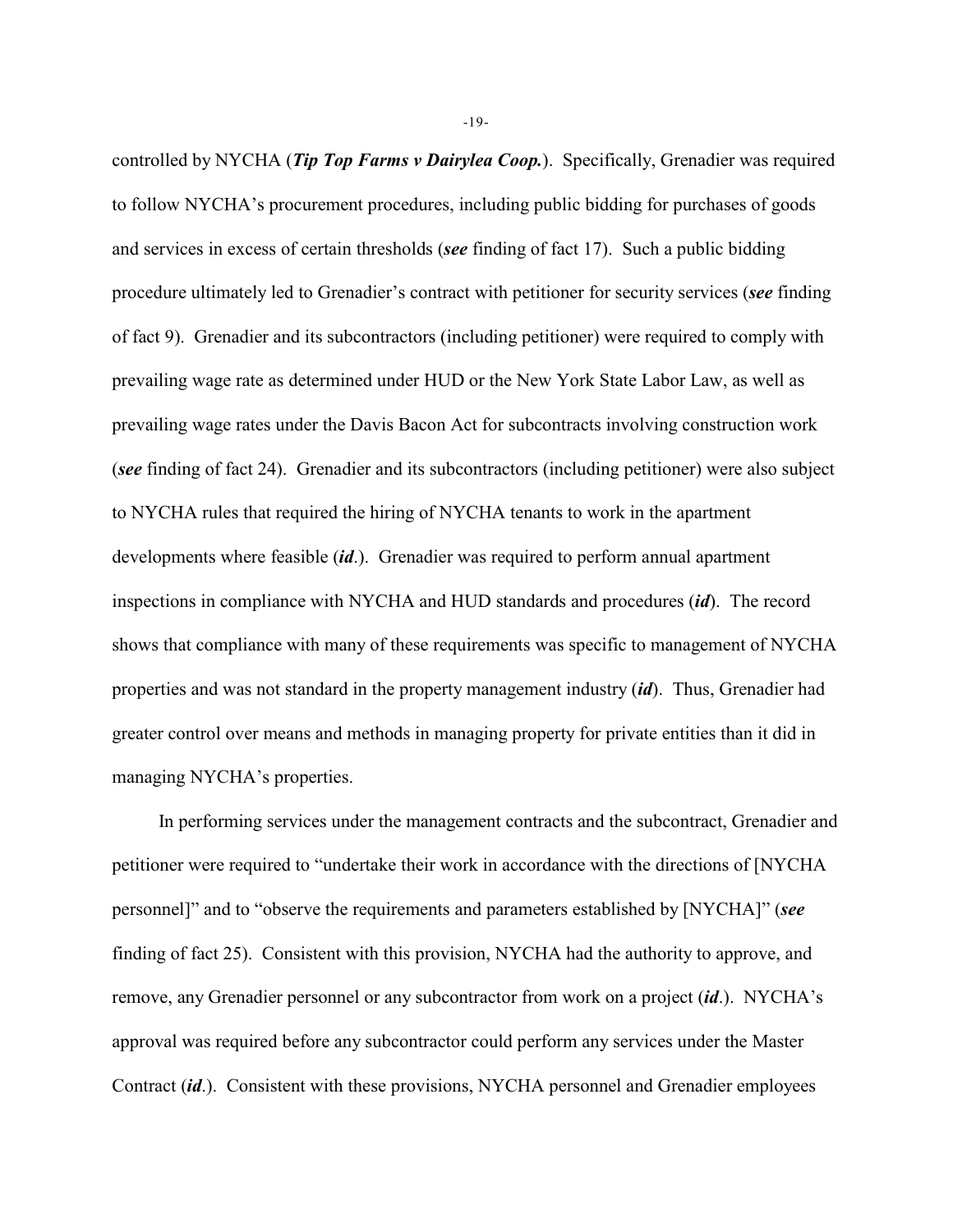regularly interacted in the management of the buildings (*id*.). Specifically, NYCHA personnel reviewed work orders to ensure that such orders were addressed in a timely manner; NYCHA technicians examined roof leaks, boiler or elevator issues and provided guidance as to how to address such problems; NYCHA provided guidance regarding timely and proper preparation of vacated apartments for releasing; and NYCHA approved evictions (*id*.). Grenadier was thus subject to NYCHA's control on a day-to-day basis.

NYCHA's consent to allow Grenadier to act on its behalf is also manifest in Grenadier's authority with respect to apartment rentals and evictions. Grenadier rented the apartments to tenants on NYCHA's waiting list and pursuant to NYCHA's rules and regulations (*see* finding of fact 26). Grenadier also terminated tenancies pursuant to NYCHA procedures and was authorized to retain an attorney for appeals of such administrative determinations and proceedings in housing court (*id*.). Grenadier thus had the authority to alter the legal relationships between NYCHA and third parties, i.e., residents of the apartment buildings. As noted, such authority is a primary characteristic of a principal-agent relationship (*Tip Top Farms v Dairylea Coop.*).

We agree with the Administrative Law Judge that, contrary to the Division's assertion, the management contracts' reference to Grenadier as an independent contractor does not preclude a finding of agency. As petitioner notes, given the context, this provision appears intended to distinguish Grenadier's status from that of an employee. In any event, it is hornbook law that an independent contractor may or may not be an agent (*see* Restatement [Second] of Agency § 14N [1958]; *Columbia Broadcasting Sys., Inc. v Stokley-Van Camp, Inc*., 522 F2d 369, 375 [2d Cir 1975]). Furthermore, as the Administrative Law Judge noted, even if this provision could be

-20-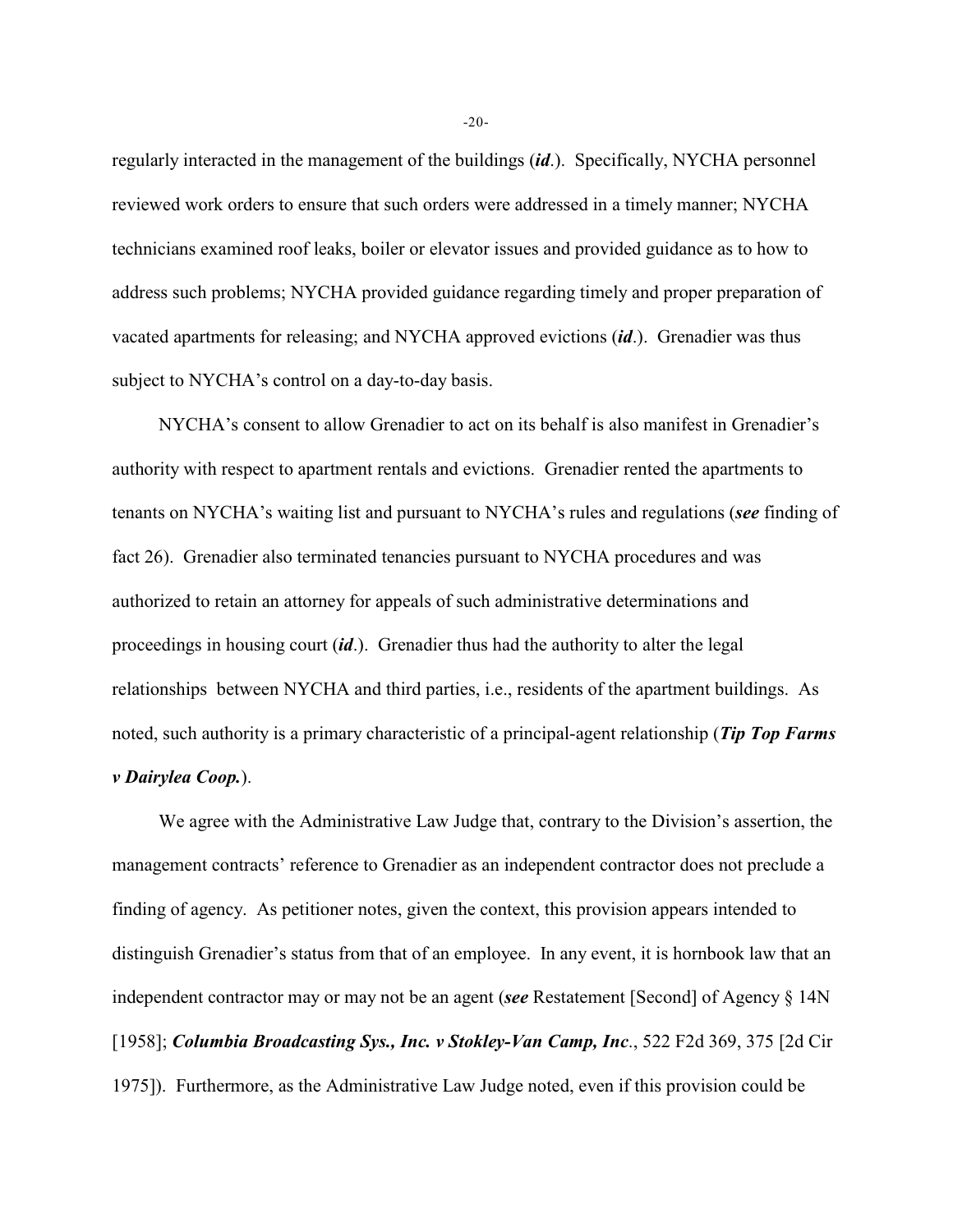construed as a disclaimer of agency, such a disclaimer is not determinative of agency status; rather, such status is determined by the true relationship of the parties (*Gulf Ins. Co. v*

*Transatlantic Reins. Co.*, 69 AD3d 71, 96 [1st Dept 2009] *citing Rubenstein v Small*, 273 App Div 102, 104 [1st Dept 1947). Similarly, the lack of an express agency clause in the management contracts is but one factor in our analysis of the parties' true relationship (*see Matter of MGK Constructors*, Tax Appeals Tribunal, March 5, 1992).

 For the same reasons, the disclaimer of agency by the controller of NYCHA does not determine the issue (*see* finding of fact 27). Additionally, our review of the testimony of Grenadier's former president indicates that her statement that Grenadier was "technically" not an agent reflects her understanding that NYCHA did not expressly designate Grenadier as an agent, not from any consideration of the substantive relationship between Grenadier and NYCHA (*see* finding of fact 28). We thus give this statement little weight.

As the Division correctly notes, the management contracts gave Grenadier discretion to subcontract with a security firm in order to fulfill its obligation to provide and implement a security plan for the apartment buildings (*see* finding of fact 12). Certainly such discretion as to methods and means is one factor against a finding of agency. In our view, however, the totality of the facts and circumstances as discussed above compels a finding in favor of an agency relationship between NYCHA and Grenadier. Moreover, we observe that, having exercised such discretion, any subcontracts for security services required NYCHA's approval. Furthermore, all payments under the subcontracts were specifically approved by NYCHA by means of the monthly expense advances (*see* finding of fact 21).

As we have determined that petitioner's sales to Grenadier are exempt from sales tax under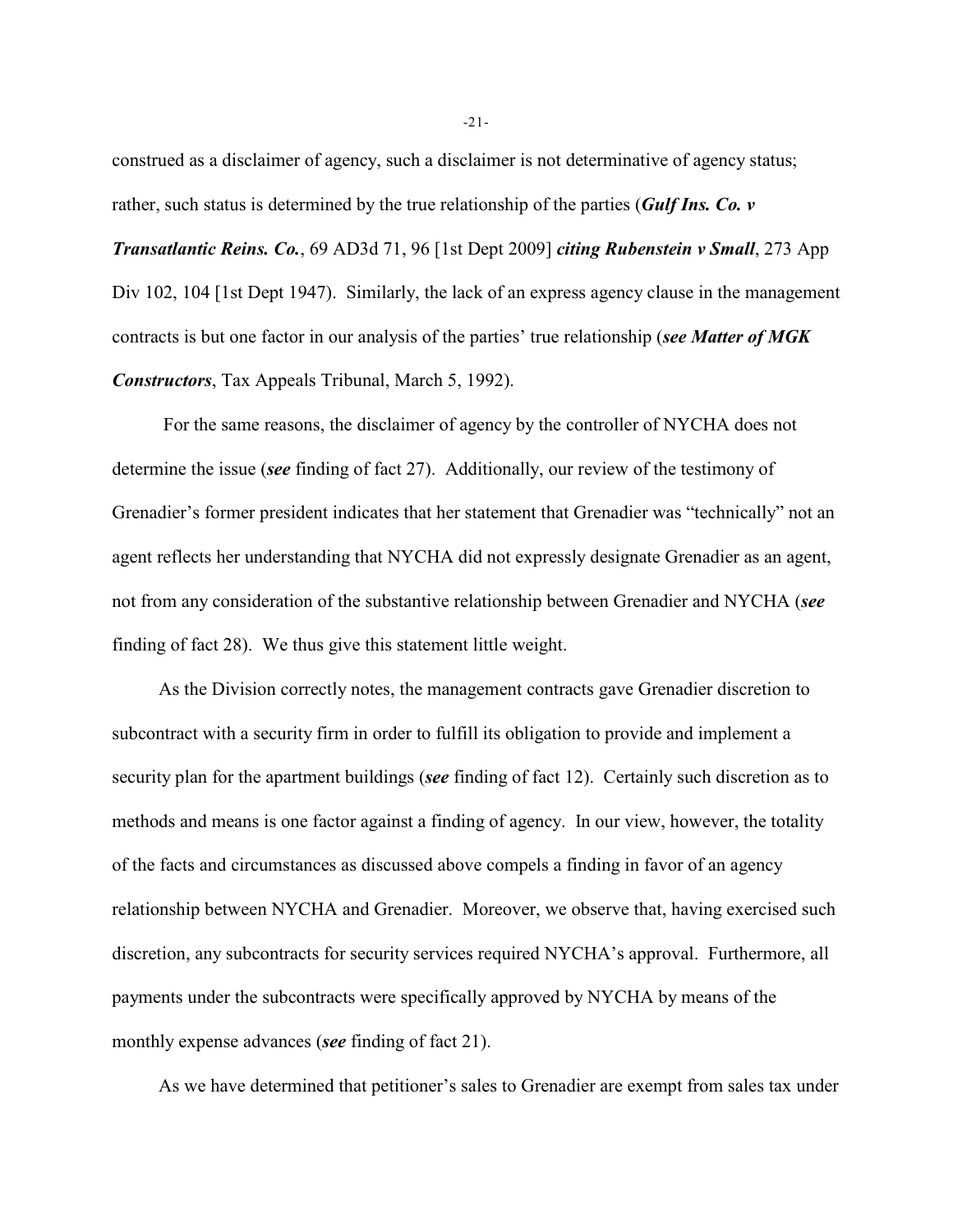Tax Law § 1116 (a) (1), the Administrative Law Judge's alternate theory of nontaxability, i.e., sales for resale, is moot.

Finally, as noted, the Administrative Law Judge sustained the imposition of penalties with respect to the portion of the proposed tax that is unrelated to petitioner's sales to Grenadier and that was not challenged by petitioner in its petition in the present matter. While petitioner argued against penalties in its brief, it did not file an exception to the determination. Accordingly, we do not address penalties in this decision (*see* 20 NYCRR 3000.17 [b] [1] [i]).

Accordingly, it is ORDERED, ADJUDGED and DECREED that:

1. The exception of the Division of Taxation is denied;

2. The determination of the Administrative Law Judge is affirmed;

3. The petition of Garrison Protective Services, Inc. is granted to the extent indicated in paragraph 4 below, but is in all other respects denied; and

4. The notice of determination, dated November 22, 2013, is modified to exclude from the audit assessment petitioner's sales of security services to Grenadier; the Division is directed to recompute petitioner's liability accordingly; and, as so modified, the notice of determination is sustained.